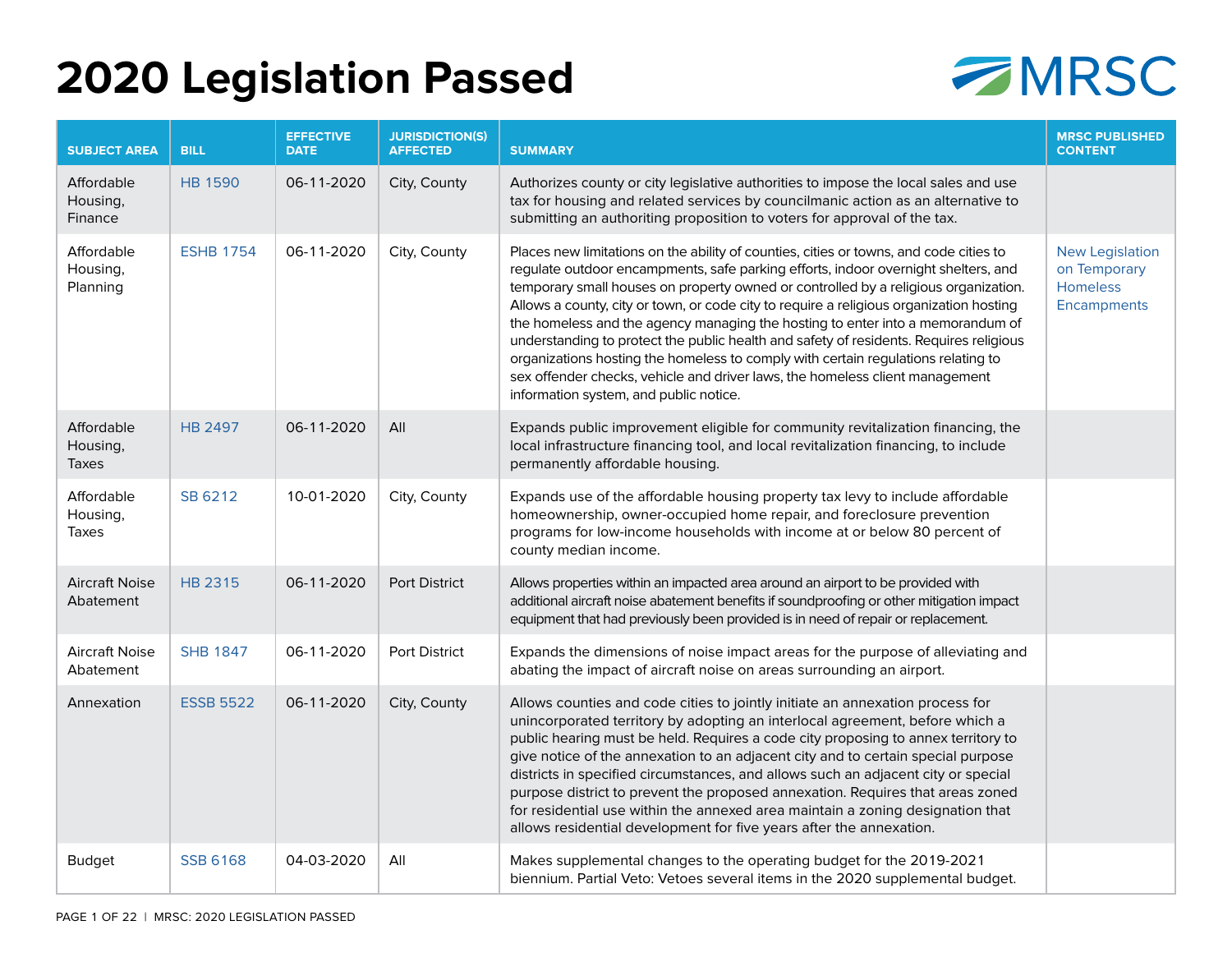| <b>SUBJECT AREA</b>      | <b>BILL</b>       | <b>EFFECTIVE</b><br><b>DATE</b> | <b>JURISDICTION(S)</b><br><b>AFFECTED</b>                     | <b>SUMMARY</b>                                                                                                                                                                                                                                                                                                                                                                                                                                                                                                                                                                                                                                                                                                                                                                                                                                                                                           | <b>MRSC PUBLISHED</b><br><b>CONTENT</b>                                   |
|--------------------------|-------------------|---------------------------------|---------------------------------------------------------------|----------------------------------------------------------------------------------------------------------------------------------------------------------------------------------------------------------------------------------------------------------------------------------------------------------------------------------------------------------------------------------------------------------------------------------------------------------------------------------------------------------------------------------------------------------------------------------------------------------------------------------------------------------------------------------------------------------------------------------------------------------------------------------------------------------------------------------------------------------------------------------------------------------|---------------------------------------------------------------------------|
| <b>Budget</b>            | <b>SSB 6248</b>   | 04-03-2020                      | All                                                           | Authorizes \$175 million in capital projects for the 2020 Supplemental Capital<br>Budget, of which \$89 million is financed with state general obligation bonds.<br>Includes \$13 million in authorizations for agencies and higher education<br>institutions to enter into alternative financing contracts.                                                                                                                                                                                                                                                                                                                                                                                                                                                                                                                                                                                             |                                                                           |
| Budget,<br>Finance       | <b>EHB 2965</b>   | 03-17-2020                      | All                                                           | Appropriates \$175 million from the Budget Stabilization Account (BSA) and<br>\$25 million of federal general funds to be distributed to local governments<br>and federally recognized tribes for response to the Coronavirus Disease<br>2019 (COVID-19). Authorizes the Department of Social and Health<br>Services to determine nursing facility payments to adequately resource<br>facilities responding to the COVID-19 outbreak. Establishes the COVID-19<br>Unemployment Account with \$25 million from the BSA to cover the<br>unemployment benefit charges of employers who have employees receiving<br>unemployment insurance benefits as a result of the COVID-19 outbreak. Allows<br>the State Board of Education to establish an emergency waiver program to<br>grant local education agencies and private schools flexibility from graduation<br>requirements due to the COVID-19 outbreak. |                                                                           |
| Building,<br>Planning    | <b>SB 6090</b>    | 06-11-2020                      | City, County,<br><b>Regional Fire</b><br>Protection<br>Agency | Limits, in certain circumstances, the civil liability of fire protection service<br>agencies and firefighters who deliver or install a detection device in a<br>residential premise.                                                                                                                                                                                                                                                                                                                                                                                                                                                                                                                                                                                                                                                                                                                     |                                                                           |
| Compensation             | <b>HB 2449</b>    | 06-11-2020                      | Sewer/Water<br><b>District</b>                                | Delays inflation-based adjustments of various special purpose district<br>commissioners' compensation to January 1, 2024.                                                                                                                                                                                                                                                                                                                                                                                                                                                                                                                                                                                                                                                                                                                                                                                |                                                                           |
| Conflicts of<br>Interest | <b>SB 6326</b>    | 06-11-2020                      | All                                                           | Amends exceptions to rules covering municipal officers' conflicts of interest<br>to: allow municipal employment of unskilled day labor up to \$1,000 per month<br>(previously limited to \$200); and permit the letting of an employment contract for<br>substitute teachers or educational aides to an officer of a second-class school<br>district with 300 or fewer students (previously limited to 200 or fewer).                                                                                                                                                                                                                                                                                                                                                                                                                                                                                    |                                                                           |
| Contracting              | <b>E2SHB 1521</b> | 06-11-2020                      | All                                                           | Narrows the application of the contracting-out requirements for services that<br>have been customarily and historically provided by and would displace or<br>relocate classified employees on or after July 1, 2005. Creates additional<br>criteria, with exemptions, for contracting out, including a comprehensive impact<br>assessment, maintenance of certain records, and additional terms in agreements<br>to contract out. Modifies uniform policies and procedures on contract<br>management maintained by the Department of Enterprise Services, including<br>policies and procedures related to contract termination, minority- and women-<br>owned business participation, performance monitoring, and cost recovery.<br>Prohibits the state from contracting with industry partners that have violated the<br>Law Against Discrimination.                                                    | 2020 Legislative<br><b>Outcomes for</b><br>Procurement<br>and Contracting |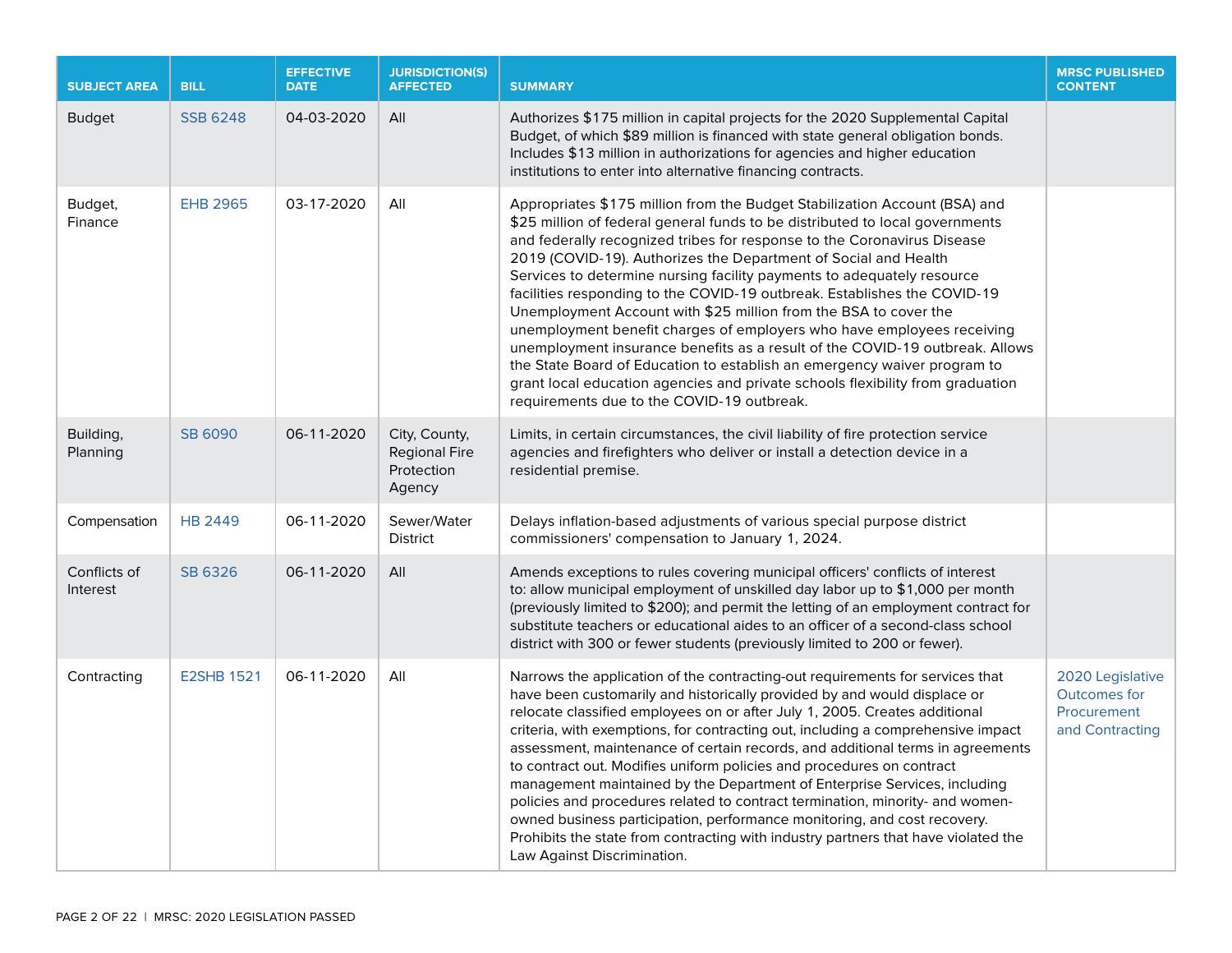| <b>SUBJECT AREA</b>         | <b>BILL</b>      | <b>EFFECTIVE</b><br><b>DATE</b> | <b>JURISDICTION(S)</b><br><b>AFFECTED</b> | <b>SUMMARY</b>                                                                                                                                                                                                                                                                                                                                                                                                                                                                                                                                                                                                                                                                                                                                                                                                                                                                                                                                                                                                                                 | <b>MRSC PUBLISHED</b><br><b>CONTENT</b>                                   |
|-----------------------------|------------------|---------------------------------|-------------------------------------------|------------------------------------------------------------------------------------------------------------------------------------------------------------------------------------------------------------------------------------------------------------------------------------------------------------------------------------------------------------------------------------------------------------------------------------------------------------------------------------------------------------------------------------------------------------------------------------------------------------------------------------------------------------------------------------------------------------------------------------------------------------------------------------------------------------------------------------------------------------------------------------------------------------------------------------------------------------------------------------------------------------------------------------------------|---------------------------------------------------------------------------|
| Contracting                 | <b>ESB 5457</b>  | 06-11-2020                      | All                                       | Requires prime contractors to list all subcontractors that will perform structural<br>steel installation and rebar installation work within 48-hours of submitting a bid<br>for a public works contract that is \$1 million or more. Permits prime contractors<br>to change listed subcontractors if the subcontractor refuses or is unable to<br>provide a letter of bondability from a surety company. Directs the Capital Projects<br>Advisory Review Board to review current subcontractor listing requirements and<br>submit a report to the Governor and Legislature by November 1, 2020.                                                                                                                                                                                                                                                                                                                                                                                                                                                | 2020 Legislative<br><b>Outcomes for</b><br>Procurement<br>and Contracting |
| Contracting,<br>Environment | <b>EHB 1187</b>  | 06-11-2020                      | All                                       | Removes the requirement that conservation district-sponsored fish habitat<br>enhancement projects eligible for streamlined review must follow design<br>standards established by the Conservation Commission through an interagency<br>agreement with the United States Fish and Wildlife Service and the Natural<br>Resource Conservation Service. Provides that conservation district-sponsored<br>fish habitat enhancement projects eligible for streamlined review must be<br>approved by conservation districts.                                                                                                                                                                                                                                                                                                                                                                                                                                                                                                                          |                                                                           |
| Courts                      | 2SSB 6181        | 06-11-2020                      | City, County                              | Extends the period during which a crime victim or beneficiary may apply for<br>benefits through the Crime Victims' Compensation Program (CVCP) from two<br>years to three years. Authorizes a legal guardian or custodian of a minor victim<br>to receive up to 30 days of lost wage benefits through the CVCP for time<br>spent accompanying the minor to medical or counseling services or criminal<br>justice proceedings. Prohibits a legal guardian or custodian of a minor victim<br>from receiving payments through the CVCP if the legal guardian or custodian's<br>deliberate actions or felony conduct caused the minor's injuries.                                                                                                                                                                                                                                                                                                                                                                                                  |                                                                           |
| Courts                      | 2SSB 6211        | 01-01-2021                      | City, County                              | Modifies eligibility criteria for the Drug Offender Sentencing Alternative (DOSA).<br>Changes the content of and requirements related to certain courtrequested<br>DOSA eligibility assessments. Provides that a person ordered to participate in the<br>residential treatment-based DOSA may be initially confined in a county facility in<br>order to facilitate direct transfer to a residential treatment facility, and that residential<br>treatment may be "up to" six months, rather than three to six months. Provides that<br>treatment completion and continued care for residential treatment-based DOSA<br>sentences must be in accordance with Health Care Authority rulemaking, taking<br>into account certain criteria. Limits credit toward a total confinement sentence<br>for time served on community custody prior to DOSA revocation. Requires the<br>Washington State Institute for Public Policy to report on the effectiveness of the<br>DOSA program. Makes various other changes to the statutes governing the DOSA. |                                                                           |
| Courts                      | <b>ESSB 6378</b> | 06-11-2020                      | City, County                              | Amends the Residential Landlord-Tenant Act to: amend the notice to pay or vacate<br>and summons forms; prohibit a landlord from threatening eviction for failure to pay<br>certain charges other than rent; provide for use of emergency rental assistance;<br>revise a provision with respect to attorneys' fees; expressly allow the landlord<br>to refuse cash, and require a receipt if cash payments are allowed; and add a<br>requirement with respect to claims made to the Landlord Mitigation Program.                                                                                                                                                                                                                                                                                                                                                                                                                                                                                                                                |                                                                           |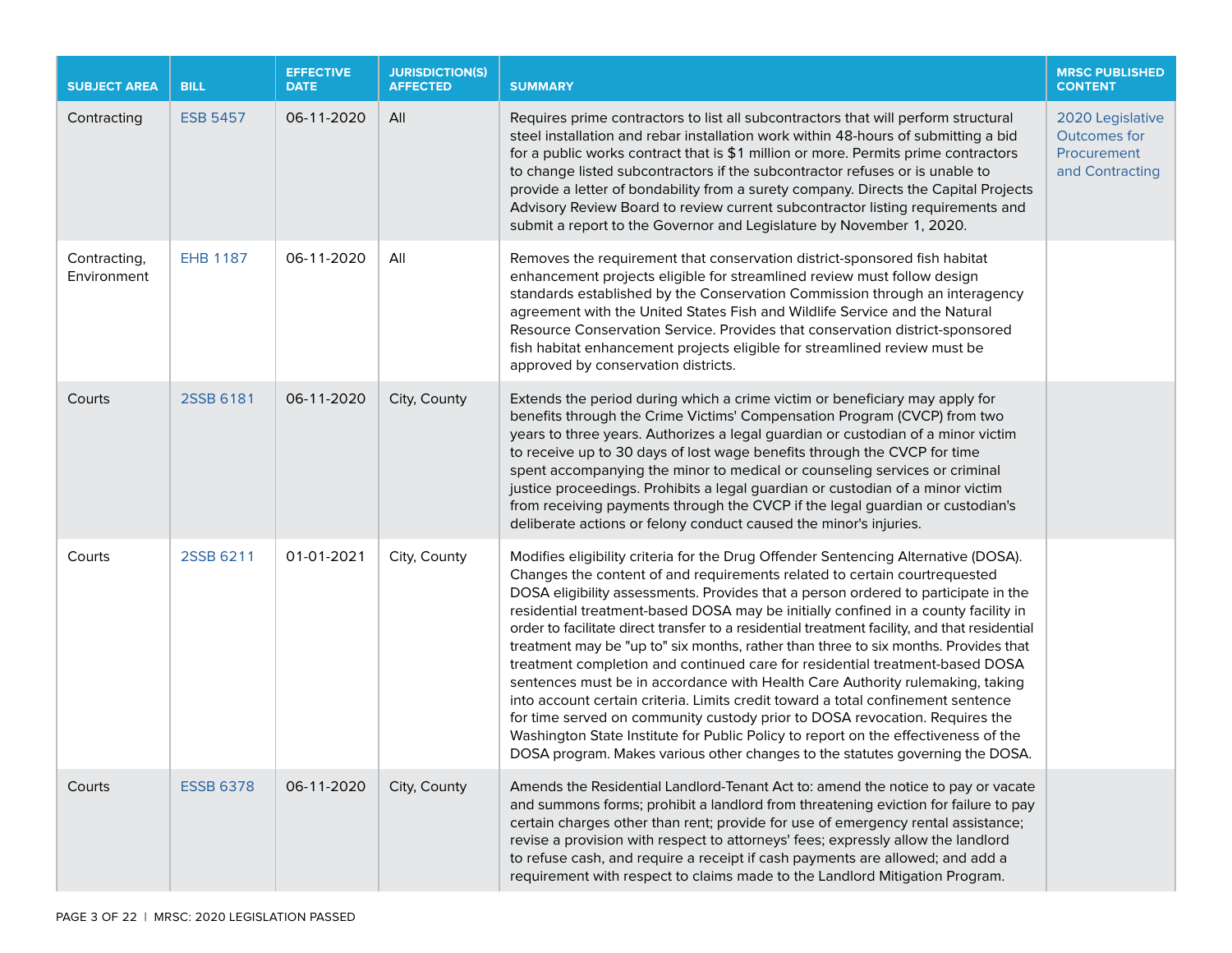| <b>SUBJECT AREA</b>                              | <b>BILL</b>       | <b>EFFECTIVE</b><br><b>DATE</b> | <b>JURISDICTION(S)</b><br><b>AFFECTED</b>                | <b>SUMMARY</b>                                                                                                                                                                                                                                                                                                                                                                                                                                                                                                                                                                                                                                                                                                                                                                                                                     | <b>MRSC PUBLISHED</b><br><b>CONTENT</b> |
|--------------------------------------------------|-------------------|---------------------------------|----------------------------------------------------------|------------------------------------------------------------------------------------------------------------------------------------------------------------------------------------------------------------------------------------------------------------------------------------------------------------------------------------------------------------------------------------------------------------------------------------------------------------------------------------------------------------------------------------------------------------------------------------------------------------------------------------------------------------------------------------------------------------------------------------------------------------------------------------------------------------------------------------|-----------------------------------------|
| Courts                                           | SB 6164           | 06-11-2020                      | City, County                                             | Authorizes a prosecuting attorney to petition the sentencing court to resentence<br>a defendant if the original sentence no longer advances the interests of justice.                                                                                                                                                                                                                                                                                                                                                                                                                                                                                                                                                                                                                                                              |                                         |
| Courts                                           | <b>SHB 2295</b>   | 06-11-2020                      | County                                                   | Provides that if the losing party fails to pay the judgment within 30 days after<br>entry on the judgment docket of the district court: (1) garnishment, execution,<br>and other process on execution may issue; and (2) the prevailing party may file a<br>transcript or certified copy of the district court judgment with superior courts for<br>entry in the superior courts' lien dockets.                                                                                                                                                                                                                                                                                                                                                                                                                                    |                                         |
| Courts                                           | <b>SSB 5640</b>   | 06-11-2020                      | City, County                                             | Expands the types of cases that may be heard by a youth court created by a<br>court of limited jurisdiction by: (1) authorizing youth courts to hear and dispose of<br>civil infractions, as well as traffic and transit infractions; (2) permitting a juvenile<br>with a prior youth court referral for a traffic or transit infraction to be referred to<br>the youth court; and (3) allowing youth court programs to accept referrals, from<br>a juvenile court diversion unit, of traffic, transit, and civil infractions committed by<br>juveniles 12-15 years of age.                                                                                                                                                                                                                                                        |                                         |
| Courts,<br>Criminal Law,<br><b>Public Health</b> | <b>SHB 1775</b>   | 06-11-2020                      | City, County,<br><b>Public Health</b><br><b>District</b> | Limits the crime of Prostitution to individuals age 18 or older effective January<br>1, 2024. Requires the Department of Children, Youth, and Families (DCYF) to<br>administer funding for two receiving center programs for commercially sexually<br>exploited youth ages 12-17 on the west and east side of the Cascade Mountains.<br>Requires law enforcement officers to take a juvenile into custody based on<br>circumstances which constitute a danger to the child's safety who the officer<br>reasonably believes to be a victim of sexual exploitation to an evaluation and<br>treatment facility or other specified location, including a receiving center for<br>purposes of evaluation for behavioral health treatment. Requires the DCYF to<br>provide services to support commercially sexually exploited children. |                                         |
| Courts, Law<br>Enforcement                       | <b>E2SSB 5291</b> | 06-11-2020                      | City, County                                             | Expands the Parenting Sentencing Alternative and Community Parenting<br>Alternative by modifying the restrictions on criminal history, immigration status,<br>and types of qualifying familial relationships. Authorizes the court to impose up to<br>an additional six months of community custody for a participant in the Parenting<br>Sentencing Alternative when modifying conditions or imposing sanctions.                                                                                                                                                                                                                                                                                                                                                                                                                  |                                         |
| Courts, Law<br>Enforcement                       | <b>SSB 5867</b>   | 06-11-2020                      | City, County                                             | Requires courts to resentence qualifying defendants currently incarcerated for<br>drug offenses committed prior to July 1, 2004 (corresponding to the enactment<br>of specialized drug sentencing laws).                                                                                                                                                                                                                                                                                                                                                                                                                                                                                                                                                                                                                           |                                         |
| Courts, Law<br>Enforcement                       | <b>SSB 6476</b>   | 06-11-2020                      | City, County                                             | Expands the definition of "immediate family," with whom an inmate may have<br>an extended family visit. Increases the inmate indigency level from \$10 to \$25.<br>Establishes requirements related to minimum frequency of access to Department<br>of Corrections (DOC) commissary programs. Requires the DOC to post certain<br>information on its website related to telecommunication and electronic media services<br>contracts, and requires vendors to provide specified information to the DOC.                                                                                                                                                                                                                                                                                                                            |                                         |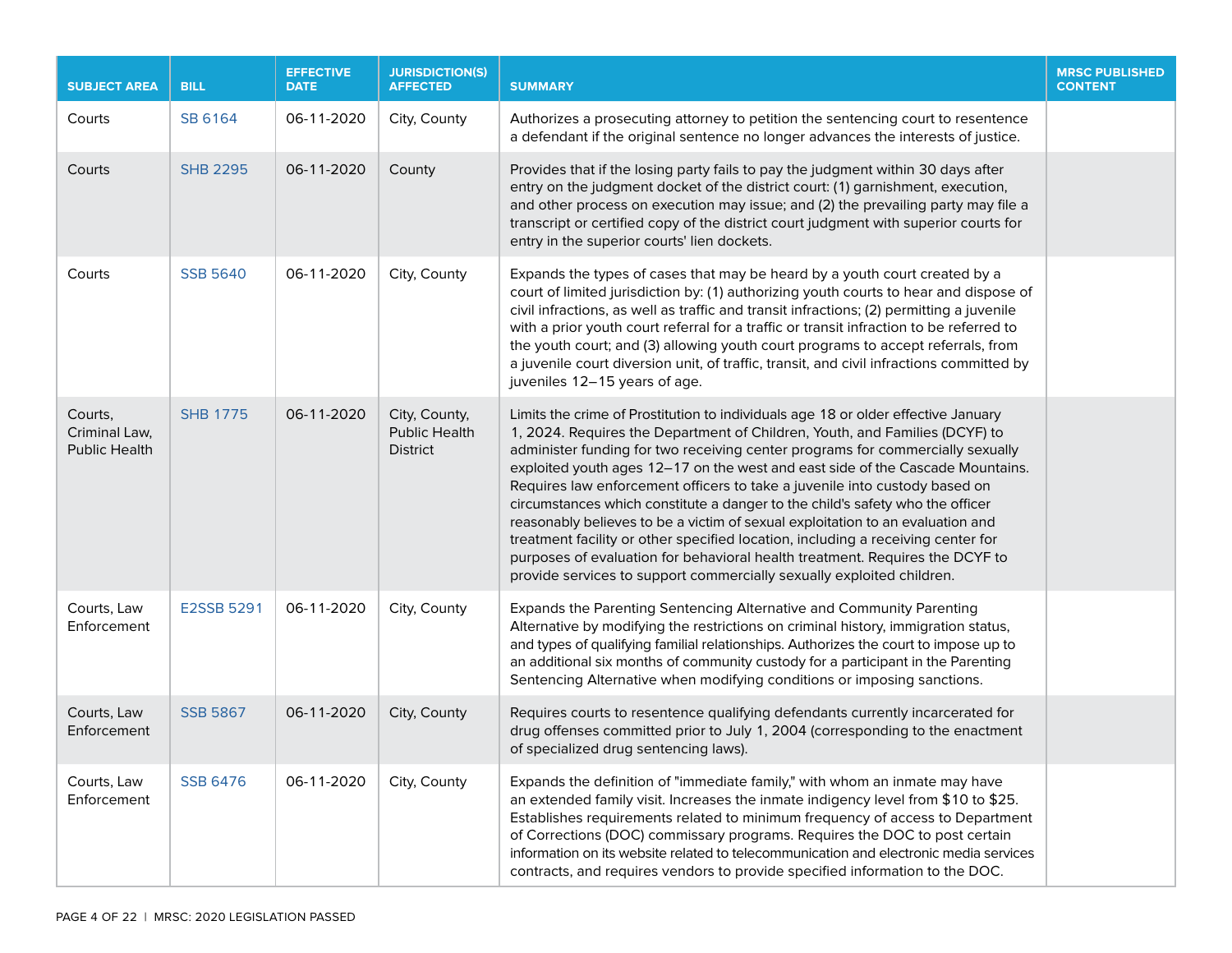| <b>SUBJECT AREA</b> | <b>BILL</b>      | <b>EFFECTIVE</b><br><b>DATE</b> | <b>JURISDICTION(S)</b><br><b>AFFECTED</b> | <b>SUMMARY</b>                                                                                                                                                                                                                                                                                                                                                                                                                                                                                                                                                                                                                                                                                                                                                                                                                                                                                                                                                                                                                                                                                                               | <b>MRSC PUBLISHED</b><br><b>CONTENT</b> |
|---------------------|------------------|---------------------------------|-------------------------------------------|------------------------------------------------------------------------------------------------------------------------------------------------------------------------------------------------------------------------------------------------------------------------------------------------------------------------------------------------------------------------------------------------------------------------------------------------------------------------------------------------------------------------------------------------------------------------------------------------------------------------------------------------------------------------------------------------------------------------------------------------------------------------------------------------------------------------------------------------------------------------------------------------------------------------------------------------------------------------------------------------------------------------------------------------------------------------------------------------------------------------------|-----------------------------------------|
| <b>Criminal Law</b> | 2SHB 2277        | 06-11-2020                      | County                                    | Prohibits the use of juvenile solitary confinement in juvenile detention and juvenile<br>rehabilitation institutions. Limits the use of juvenile room confinement or isolation<br>to no more than 4 hours in any 24-hour period except in limited circumstances.<br>Requires the Department of Children, Youth, and Families (DCYF) to adopt a<br>model policy regarding the use of juvenile room confinement and isolation by<br>July 1, 2021, and detention facilities or institutions to either adopt or indicate<br>why they are not adopting this policy by December 1, 2021. Requires the DCYF<br>to compile, on a monthly basis until November 1, 2022, certain information<br>regarding juveniles confined in all juvenile rehabilitation institutions and facilities<br>and county detention facilities who are receiving isolation or room confinement.<br>Prohibits a juvenile who is subject to adult court jurisdiction from being held in an<br>adult jail or holding facility for a period exceeding 24 hours excluding weekends<br>and holidays, unless a court finds that it is in the interest of justice. |                                         |
| Criminal Law        | <b>3SHB 1504</b> | 06-11-2020                      | City, County                              | Modifies certain impaired driving-related sentencing provisions. Outlines<br>procedures for circumstances in which a person has fulfilled a period of impaired<br>driving-related driver's license suspension through day-for-day credit from a<br>separate suspension arising from the same incident. Makes various changes to<br>procedures and processes related to the ignition interlock restriction in impaired<br>driving cases. Makes costs incurred through emergency response to an incident<br>caused by an Actual Physical Control While Under the Influence offense eligible<br>for emergency response reimbursement. Increases the driver's license reissue<br>fee following an impaired driving-related suspension or revocation from \$150<br>to \$170, and modifies the distribution of the fee. Increases the monthly Ignition<br>Interlock Device Revolving Account fee imposed on persons with an ignition<br>interlock restriction from \$20 to \$21.                                                                                                                                                   |                                         |
| Criminal Law        | <b>EHB 1687</b>  | 06-11-2020                      | City, County                              | Prohibits a criminal defendant from using certain defenses based on the<br>discovery of, knowledge about, or potential disclosure of the victim's actual or<br>perceived gender, gender identity, gender expression, or sexual orientation.                                                                                                                                                                                                                                                                                                                                                                                                                                                                                                                                                                                                                                                                                                                                                                                                                                                                                  |                                         |
| Criminal Law        | <b>ESHB 2231</b> | 06-11-2020                      | City, County                              | Provides that the crime of Bail Jumping applies only if: a defendant fails to appear<br>for trial; or a defendant is held for, charged with, or convicted of a sex offense<br>or violent offense and he or she fails to quash the related warrant for failing to<br>appear or has had prior warrants issued on the same cause. Creates the crime of<br>Failure to Appear or Surrender                                                                                                                                                                                                                                                                                                                                                                                                                                                                                                                                                                                                                                                                                                                                        |                                         |
| <b>Criminal Law</b> | <b>SHB 2393</b>  | 06-11-2020                      | City, County                              | Allows a qualifying person to earn supervision compliance credit to reduce his<br>or her term of community custody by up to 10 days per month.                                                                                                                                                                                                                                                                                                                                                                                                                                                                                                                                                                                                                                                                                                                                                                                                                                                                                                                                                                               |                                         |
| Criminal Law        | <b>SHB 2394</b>  | 06-11-2020                      | City, County                              | Requires terms of community custody to run concurrently when a person is<br>serving consecutive terms of confinement for multiple sentences, unless a court<br>specifically orders otherwise.                                                                                                                                                                                                                                                                                                                                                                                                                                                                                                                                                                                                                                                                                                                                                                                                                                                                                                                                |                                         |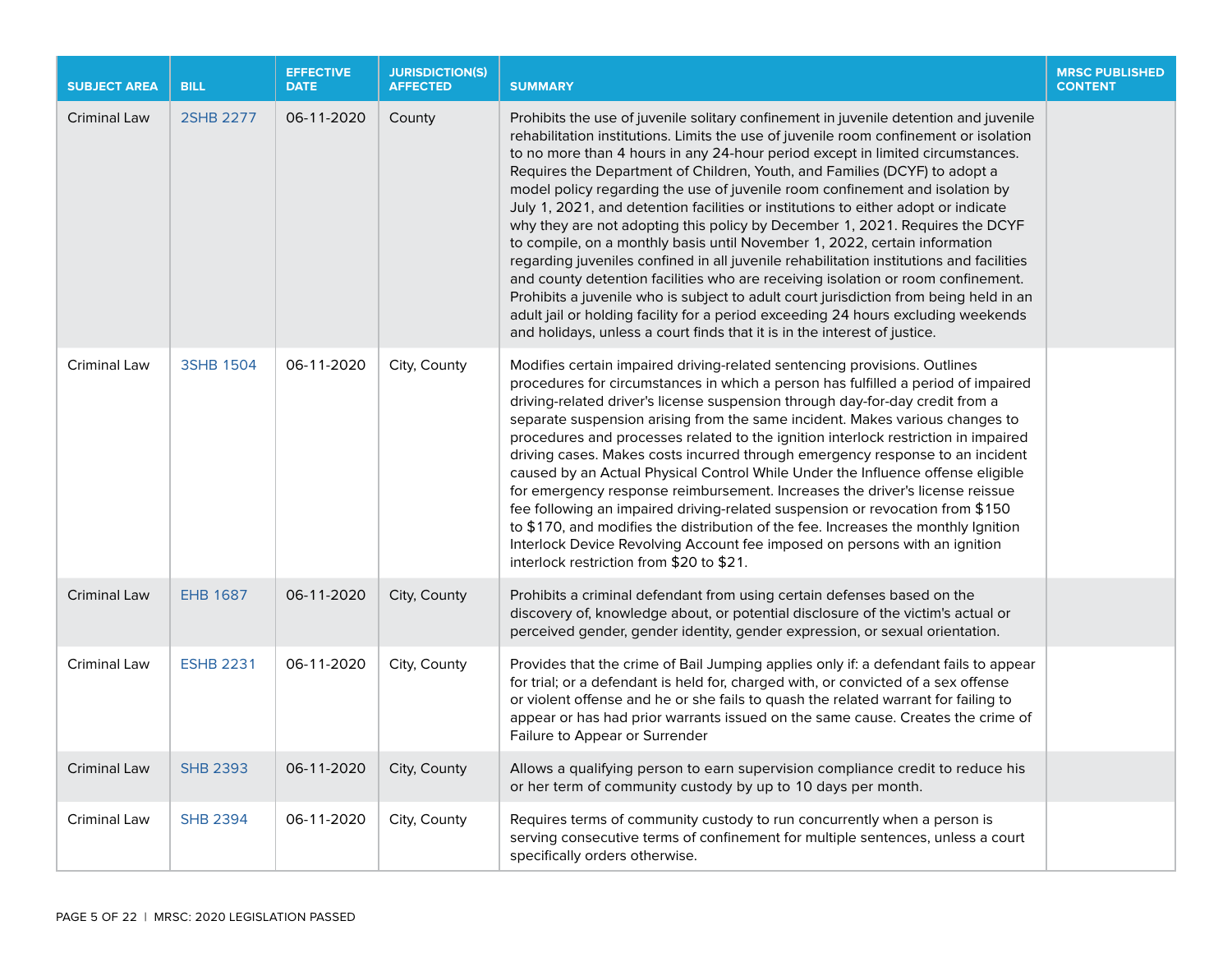| <b>SUBJECT AREA</b>               | <b>BILL</b>       | <b>EFFECTIVE</b><br><b>DATE</b> | <b>JURISDICTION(S)</b><br><b>AFFECTED</b>  | <b>SUMMARY</b>                                                                                                                                                                                                                                                                                                                                                                                                                                                                                                                                                                                                                                 | <b>MRSC PUBLISHED</b><br><b>CONTENT</b> |
|-----------------------------------|-------------------|---------------------------------|--------------------------------------------|------------------------------------------------------------------------------------------------------------------------------------------------------------------------------------------------------------------------------------------------------------------------------------------------------------------------------------------------------------------------------------------------------------------------------------------------------------------------------------------------------------------------------------------------------------------------------------------------------------------------------------------------|-----------------------------------------|
| Criminal Law                      | <b>SHB 2417</b>   | 06-11-2020                      | City, County                               | Modifies the requirements for sanctioning violations of community custody<br>conditions by: allowing nonconfinement sanctions for any low-level violation;<br>providing a community corrections officer with discretion to elevate a sixth or<br>subsequent low-level violation to a high-level violation (rather than requiring<br>the officer to do so); and modifying the requirements for detaining persons who<br>commit new offenses while on community custody. Requires the Department<br>of Corrections to contract with an independent third party to conduct a<br>comprehensive review of the community corrections staffing model. |                                         |
| Criminal Law                      | <b>SHB 2473</b>   | 03-18-2020                      | City, County                               | Modifies references to "family or household member" with respect to domestic<br>violence to also reference "intimate partner" in order to resolve statutory disparities<br>arising from the passage of Engrossed Second Substitute House Bill 1517 (2019).<br>Modifies Assault in the fourth degree involving domestic violence by expanding<br>the types of prior offenses that can elevate a present offense to a felony.                                                                                                                                                                                                                    |                                         |
| <b>Criminal Law</b>               | <b>SHB 2527</b>   | 03-18-2020                      | City, County                               | Creates a Washington Bill of Rights and Responsibilities that affirms certain<br>rights related to participating in the United States decennial Census (Census).<br>Makes impersonating a Census taker a gross misdemeanor. Makes it an unfair<br>or deceptive practice under the Consumer Protection Act to mail materials with<br>the intent to deceive a person into believing the material is an official Census<br>communication, interfere with Census operations, or discourage a person from<br>participating in the Census.                                                                                                           |                                         |
| Cultural<br>Access<br>Programs    | SB 5792           | 06-11-2020                      | County                                     | Eliminates requirements for cultural access programs related to public school<br>access and financial allocation that apply only to counties with a population<br>more than 1.5 million. Applies requirements related to public school access and<br>financial allocation for counties with a population of less than 1.5 million to all<br>counties regardless of size. Establishes additional requirements for all cultural<br>access programs related to public school access and community preservation<br>and development authorities.                                                                                                    |                                         |
| Dissolution of<br>District, Taxes | <b>ESHB 2588</b>  | 06-11-2020                      | County, Special<br><b>Purpose District</b> | Requires the state auditor to report unauditable special purpose districts to<br>counties. Requires counties to generally withhold funding from unauditable<br>special purpose districts. Allows a county legislative authority to dissolve an<br>unauditable special purpose district and to impose an additional levy if a county<br>assumes responsibility for services previously provided by the dissolved district.                                                                                                                                                                                                                      |                                         |
| Economic<br>Development           | <b>E2SHB 2405</b> | 06-11-2020                      | County                                     | Creates a Commercial Property Assessed Clean Energy and Resiliency<br>(C-PACER) program, financed by capital providers and administered by counties<br>or the Department of Commerce, for energy and resiliency retrofits and new<br>construction. Establishes that a CPACER lien, with the consent of other lien<br>holders, is superior to any non-tax lien.                                                                                                                                                                                                                                                                                 |                                         |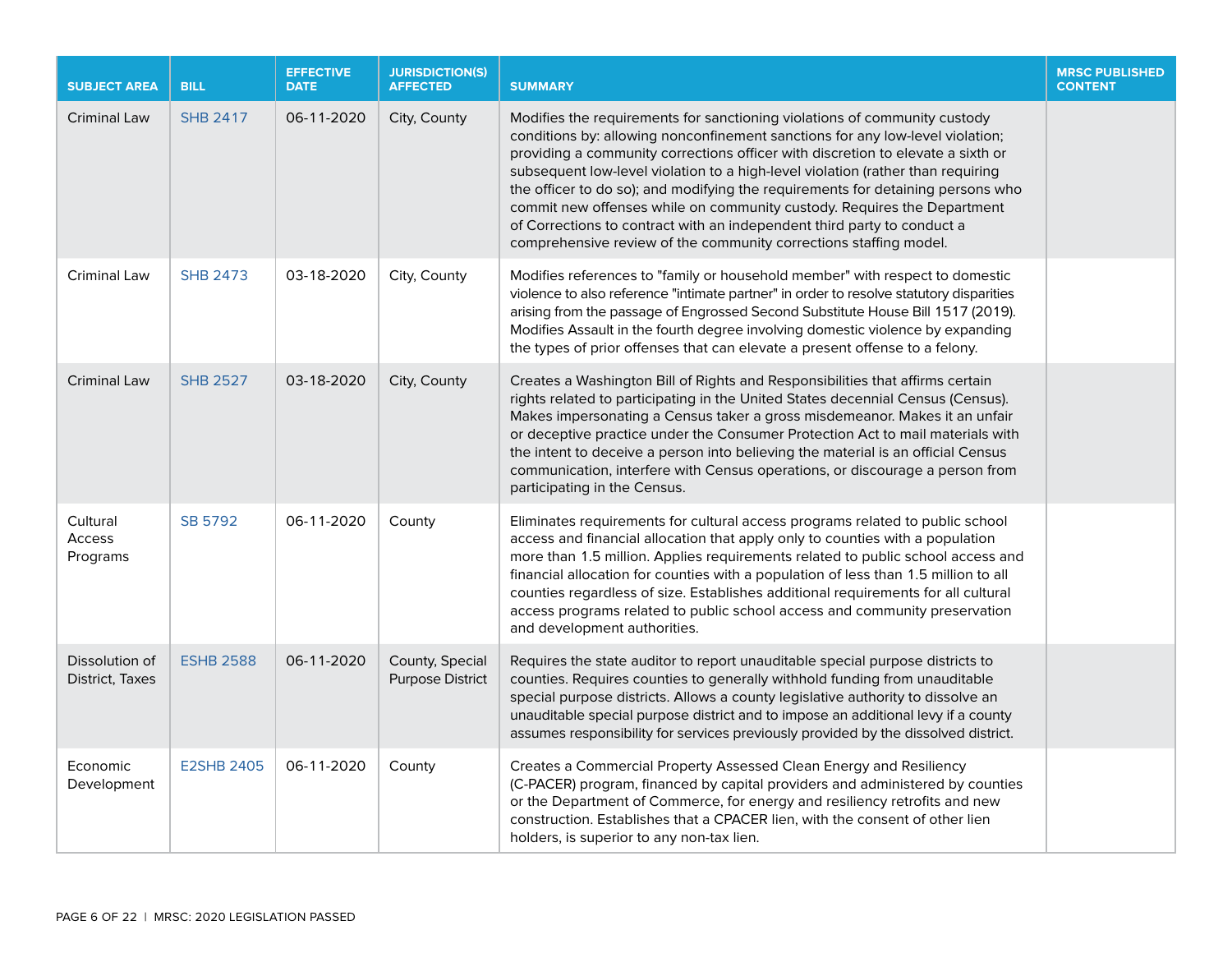| <b>SUBJECT AREA</b>      | <b>BILL</b>      | <b>EFFECTIVE</b><br><b>DATE</b> | <b>JURISDICTION(S)</b><br><b>AFFECTED</b>              | <b>SUMMARY</b>                                                                                                                                                                                                                                                                                                                                                                                                                                                                                                                                                                                                             | <b>MRSC PUBLISHED</b><br><b>CONTENT</b>                                             |
|--------------------------|------------------|---------------------------------|--------------------------------------------------------|----------------------------------------------------------------------------------------------------------------------------------------------------------------------------------------------------------------------------------------------------------------------------------------------------------------------------------------------------------------------------------------------------------------------------------------------------------------------------------------------------------------------------------------------------------------------------------------------------------------------------|-------------------------------------------------------------------------------------|
| Elections                | <b>ESB 6313</b>  | 06-11-2020                      | County                                                 | Permits a 17-year-old who will be 18 years old by the next general election to<br>vote in a primary or presidential primary. Requires the Department of Licensing to<br>allow 16- and 17-year-olds to sign up to be registered to vote by an automated<br>process as part of enhanced driver's license and identicard registration and<br>renewal. Requires Student Engagement Hubs to be established on college<br>campuses. Requires the Superintendent of Public Instruction, in collaboration<br>with other entities, to identify and make available civics materials and resources<br>for high school civics courses. | Elections -<br>What's New in<br>2020                                                |
| Elections                | <b>ESHB 1520</b> | 06-11-2020                      | County                                                 | Requires the county auditor to prominently display the date of the election on<br>the envelope in which a voter receives a ballot and other election materials.                                                                                                                                                                                                                                                                                                                                                                                                                                                            | Elections -<br>What's New in<br>2020                                                |
| Elections                | <b>ESHB 2421</b> | 07-01-2021                      | City, County,<br>Special<br>Purpose<br><b>District</b> | Requires the state to reimburse the prorated share of the state elections costs<br>to counties for primary and general elections in even-numbered years and to<br>reimburse the prorated share of federal elections costs to counties for all primary<br>and general elections. Requires a local voter's pamphlet to be produced before<br>each primary, general, or special election.                                                                                                                                                                                                                                     | Elections -<br>What's New in<br>2020                                                |
| Electronic<br>Signatures | <b>SSB 6028</b>  | 06-11-2020                      | All                                                    | Adopts the Uniform Electronic Transactions Act (UETA), which establishes a<br>general rule that a signature, record, or contract related to a transaction may not<br>be denied legal effect or enforceability solely because it is in electronic form.<br>Updates provisions throughout the Revised Code of Washington for consistency<br>with the UETA, and repeals statutes governing the use of electronic signatures<br>and records by governmental agencies and the legal status of records created<br>using distributed ledger technology.                                                                           | <b>Using Electronic</b><br><b>Signatures</b><br><b>During</b><br><b>Emergencies</b> |
| Environment              | <b>ESHB 1622</b> | 06-11-2020                      | City, County,<br>Sewer/Water<br><b>District</b>        | Authorizes the Department of Ecology (Ecology) to issue a drought advisory<br>when drought conditions may develop. Makes multiple changes to Ecology's<br>responsibilities when an emergency drought order has been issued. Authorizes<br>Ecology to develop and update a drought contingency plan in collaboration with<br>other affected governments. Directs Ecology to initiate a pilot program to explore<br>the cost, feasibility, and benefits of entering into long-term water right lease<br>agreements to alleviate water supply conditions that may occur as a result of<br>drought conditions.                 |                                                                                     |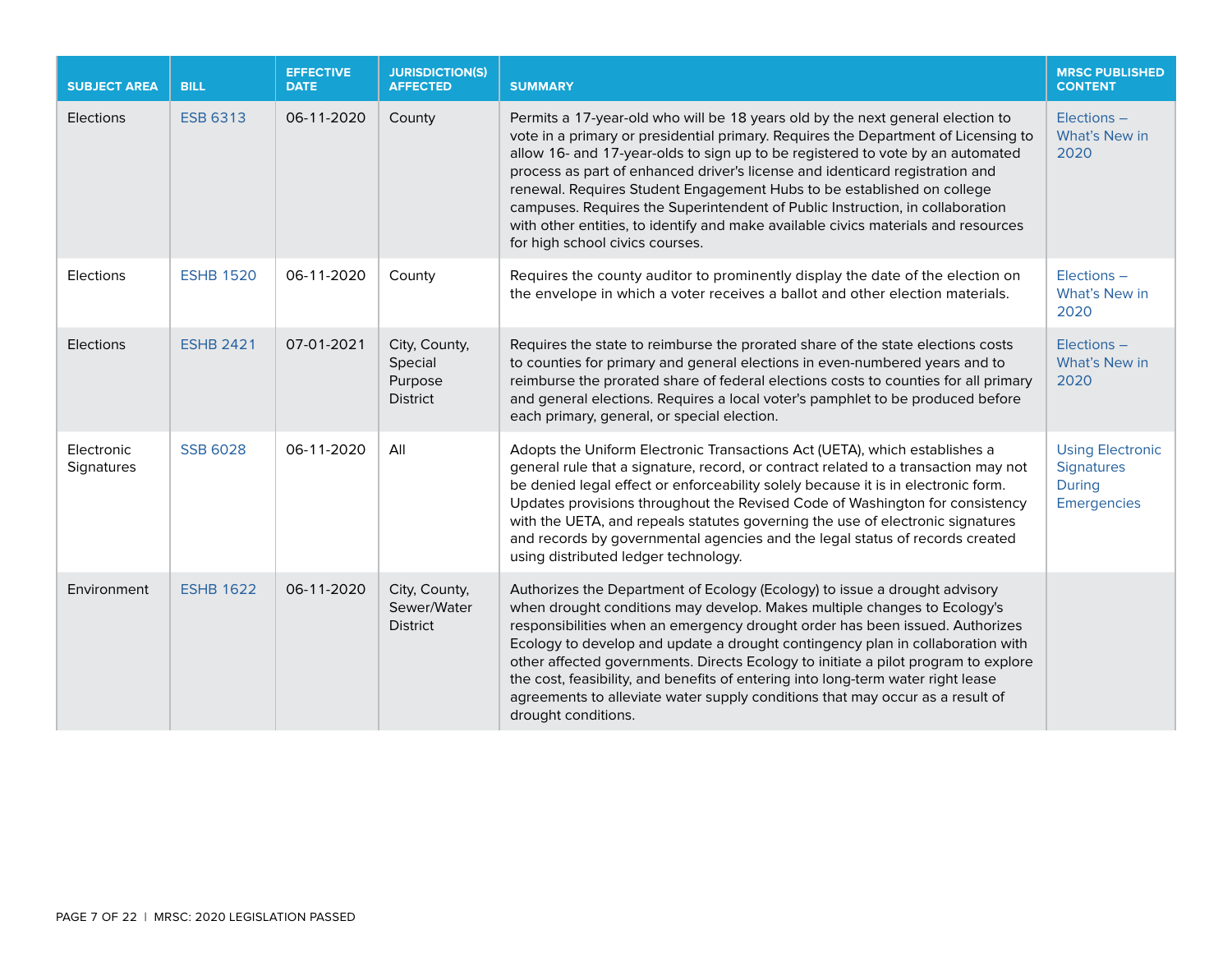| <b>SUBJECT AREA</b> | <b>BILL</b>      | <b>EFFECTIVE</b><br><b>DATE</b> | <b>JURISDICTION(S)</b><br><b>AFFECTED</b> | <b>SUMMARY</b>                                                                                                                                                                                                                                                                                                                                                                                                                                                                                                                                                                                                                                                                                                                                                                                                                                                                                                                                                                                                                 | <b>MRSC PUBLISHED</b><br><b>CONTENT</b> |
|---------------------|------------------|---------------------------------|-------------------------------------------|--------------------------------------------------------------------------------------------------------------------------------------------------------------------------------------------------------------------------------------------------------------------------------------------------------------------------------------------------------------------------------------------------------------------------------------------------------------------------------------------------------------------------------------------------------------------------------------------------------------------------------------------------------------------------------------------------------------------------------------------------------------------------------------------------------------------------------------------------------------------------------------------------------------------------------------------------------------------------------------------------------------------------------|-----------------------------------------|
| Environment         | <b>ESSB 5323</b> | 03-25-2020                      | City, County                              | Restricts the provision of single-use plastic carryout bags by retail establishments.<br>Authorizes retail establishments to provide recycled-content paper carryout bags<br>and reusable bags made of film plastic that meet minimum performance and<br>technical specifications. Establishes a per bag charge to be collected and retained<br>by the retail establishment for paper and reusable film plastic bags. Preempts local<br>government carryout bag ordinances. Requires the Department of Ecology to<br>establish a forum for complaint filing for enforcement purposes and to implement<br>specified education and outreach activities related to carryout bag restrictions.<br>Requires the Department of Commerce to submit a report on carryout bags to<br>the Legislature in 2024. Requires the Department of Ecology to prioritize the<br>expedited processing of paper mill permit applications related to the expansion<br>or reconfiguration of a facility to produce paper bags or paper bag materials. |                                         |
| Environment         | <b>SHB 2246</b>  | 06-11-2020                      | All                                       | Recodifies statutes pertaining to environmental health under a new Title 70A of<br>the Revised Code of Washington. Makes technical changes, including correcting<br>references to the names of accounts, statute number citations, and administrative<br>rule number citations.                                                                                                                                                                                                                                                                                                                                                                                                                                                                                                                                                                                                                                                                                                                                                |                                         |
| Finance             | <b>EHB 1390</b>  | 07-01-2020                      | All                                       | Provides a one-time three percent increase to the retirement benefits of retirees<br>in the Public Employees' Retirement System and the Teachers' Retirement System<br>Plans 1, up to a maximum of \$62.50. Applies the one-time increase to eligible<br>retirees on July 1, 2020.                                                                                                                                                                                                                                                                                                                                                                                                                                                                                                                                                                                                                                                                                                                                             |                                         |
| Finance             | SB 5519          | 06-11-2020                      | Special<br><b>Purpose District</b>        | Changes the statutory provisions that govern liens, collections, payment of<br>assessments, delinquent assessments, interest and penalties, lien foreclosure,<br>and foreclosed property as applied to mosquito control districts from the local<br>county road improvement district statutes to the statutes relating to the collection<br>of property taxes.                                                                                                                                                                                                                                                                                                                                                                                                                                                                                                                                                                                                                                                                 |                                         |
| Finance             | SB 6078          | 06-11-2020                      | Special<br><b>Purpose District</b>        | Entitles fire protection districts, regional fire protection service authorities, and<br>municipal fire departments to recover the actual costs associated with cleanup or<br>removal of hazardous waste and other hazardous materials from insurers.                                                                                                                                                                                                                                                                                                                                                                                                                                                                                                                                                                                                                                                                                                                                                                          |                                         |
| Finance             | SB 6305          | 06-11-2020                      | Special<br><b>Purpose District</b>        | Extends the maximum term of nonvoter approved general obligation bonds<br>for a library district from six to 20 years. Allows a county legislative authority to<br>submit a single ballot proposition for establishing a library capital facility area and<br>authorizing financing of library capital facilities.                                                                                                                                                                                                                                                                                                                                                                                                                                                                                                                                                                                                                                                                                                             |                                         |
| Finance             | <b>SHB 1293</b>  | 06-11-2020                      | City, County                              | Requires counties to retain 25 percent of the penalty money received from<br>Discover Pass, vehicle access pass, or day-use permit infractions, rather than<br>transferring all of the penalty money to the state.                                                                                                                                                                                                                                                                                                                                                                                                                                                                                                                                                                                                                                                                                                                                                                                                             |                                         |
| Finance             | <b>SSB 6415</b>  | 06-11-2020                      | Special<br><b>Purpose District</b>        | Authorizes fire protection districts and regional fire protection service authorities to<br>impose a 10-year benefit charge or a permanent benefit charge with voter approval.                                                                                                                                                                                                                                                                                                                                                                                                                                                                                                                                                                                                                                                                                                                                                                                                                                                 |                                         |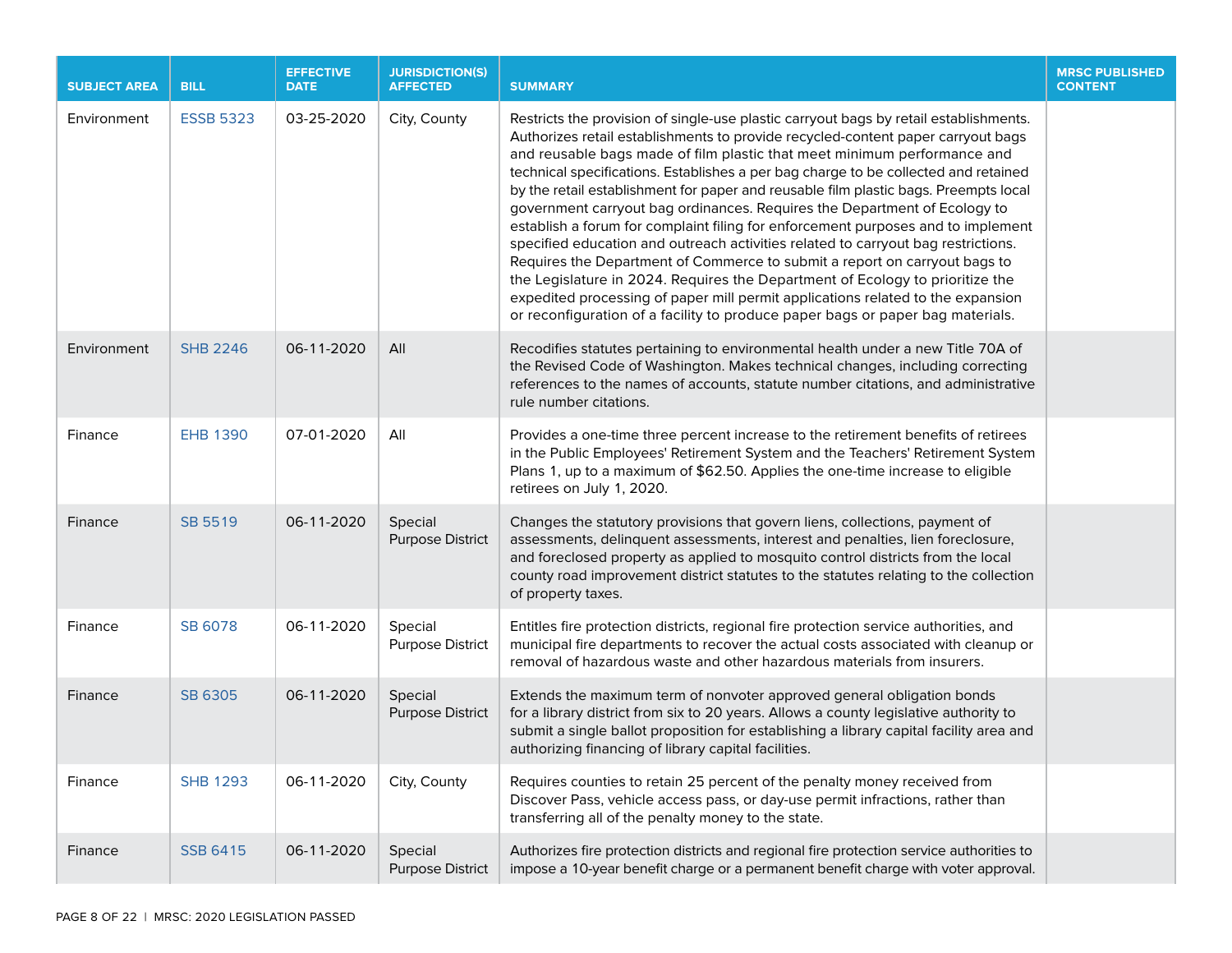| <b>SUBJECT AREA</b>                | <b>BILL</b>      | <b>EFFECTIVE</b><br><b>DATE</b> | <b>JURISDICTION(S)</b><br><b>AFFECTED</b>           | <b>SUMMARY</b>                                                                                                                                                                                                                                                                                                                                                                                                                                                                                                                                                                                                                                                                                                                                                                                              | <b>MRSC PUBLISHED</b><br><b>CONTENT</b> |
|------------------------------------|------------------|---------------------------------|-----------------------------------------------------|-------------------------------------------------------------------------------------------------------------------------------------------------------------------------------------------------------------------------------------------------------------------------------------------------------------------------------------------------------------------------------------------------------------------------------------------------------------------------------------------------------------------------------------------------------------------------------------------------------------------------------------------------------------------------------------------------------------------------------------------------------------------------------------------------------------|-----------------------------------------|
| Finance                            | <b>SSB 6592</b>  | 06-11-2020                      | City, County                                        | Authorizes a county with a population of 40,000 or less, or any city or town<br>within the county, to form a Tourism Promotion Area (TPA). Authorizes the<br>legislative authority of a TPA to impose an additional charge of up to \$3 per room<br>per night on lodging businesses located in the TPA. Requires signatures from<br>lodging businesses that would pay 60 percent or more of the proposed charges<br>to be provided in order for a legislative authority to impose an additional charge.<br>Authorizes lodging businesses in a TPA to petition to remove charges imposed<br>by the legislative authority.                                                                                                                                                                                    |                                         |
| Finance,<br>Housing                | SB 6229          | 06-11-2020                      | City, County,<br>Special<br><b>Purpose District</b> | Removes the requirement for eligible organizations receiving over \$500,000<br>from specified housing and homelessness related programs and fund sources to<br>apply to the Washington State Quality Award program.                                                                                                                                                                                                                                                                                                                                                                                                                                                                                                                                                                                         |                                         |
| <b>Historic</b><br>Properties      | <b>SHB 2868</b>  | 06-11-2020                      | City, County                                        | Allows for two seven-year extensions, in certain cities, of the special property<br>valuation of historic properties for purposes of property taxation.                                                                                                                                                                                                                                                                                                                                                                                                                                                                                                                                                                                                                                                     |                                         |
| Immigration,<br>Law<br>Enforcement | <b>SHB 2567</b>  | 06-11-2020                      | City, County                                        | Prohibits civil arrests inside or near state court facilities, unless certain conditions<br>apply. Prohibits judges, court staff, court security personnel, and prosecutor's<br>office staff from inquiring into or collecting immigration or citizenship status<br>information, except in certain circumstances. Prohibits judges, court staff, court<br>security personnel, and prosecutor's office staff from disclosing nonpublic<br>personal information about an individual to immigration authorities, except as<br>provided by law. Establishes court processes in the event of state or federal<br>law enforcement action at court facilities, including reporting requirements, and<br>requires the Administrative Office of the Courts to publish collected information<br>on a quarterly basis. |                                         |
| Indian Law                         | <b>HB 2491</b>   | 06-11-2020                      | City, County                                        | Allows the governor to enter into compacts with federally recognized tribes in<br>Washington for licensing and registering tribal government and tribal member-<br>owned vehicles and providing tribal license plates issued by the Department of<br>Licensing. Specifies the provisions that each tribal compact must contain.                                                                                                                                                                                                                                                                                                                                                                                                                                                                             |                                         |
| IT, Public<br>Records              | SB 6187          | 06-11-2020                      | All                                                 | Modifies the data breach notification requirements for state and local agencies<br>by adding to the definition of "personal information" an individual's first name or<br>first initial and last name in combination with the last four digits of the individual's<br>social security number.                                                                                                                                                                                                                                                                                                                                                                                                                                                                                                               |                                         |
| Law<br>Enforcement                 | <b>2SHB 2499</b> | 06-11-2020                      | City, County                                        | Requires corrections officers working in adult jail and detention facilities to<br>obtain certification through the Criminal Justice Training Commission (CJTC)<br>and outlines procedures for the CJTC to grant, deny, or revoke corrections<br>officers' certification. Requires basic corrections officer training to be at least 10<br>weeks in length.                                                                                                                                                                                                                                                                                                                                                                                                                                                 |                                         |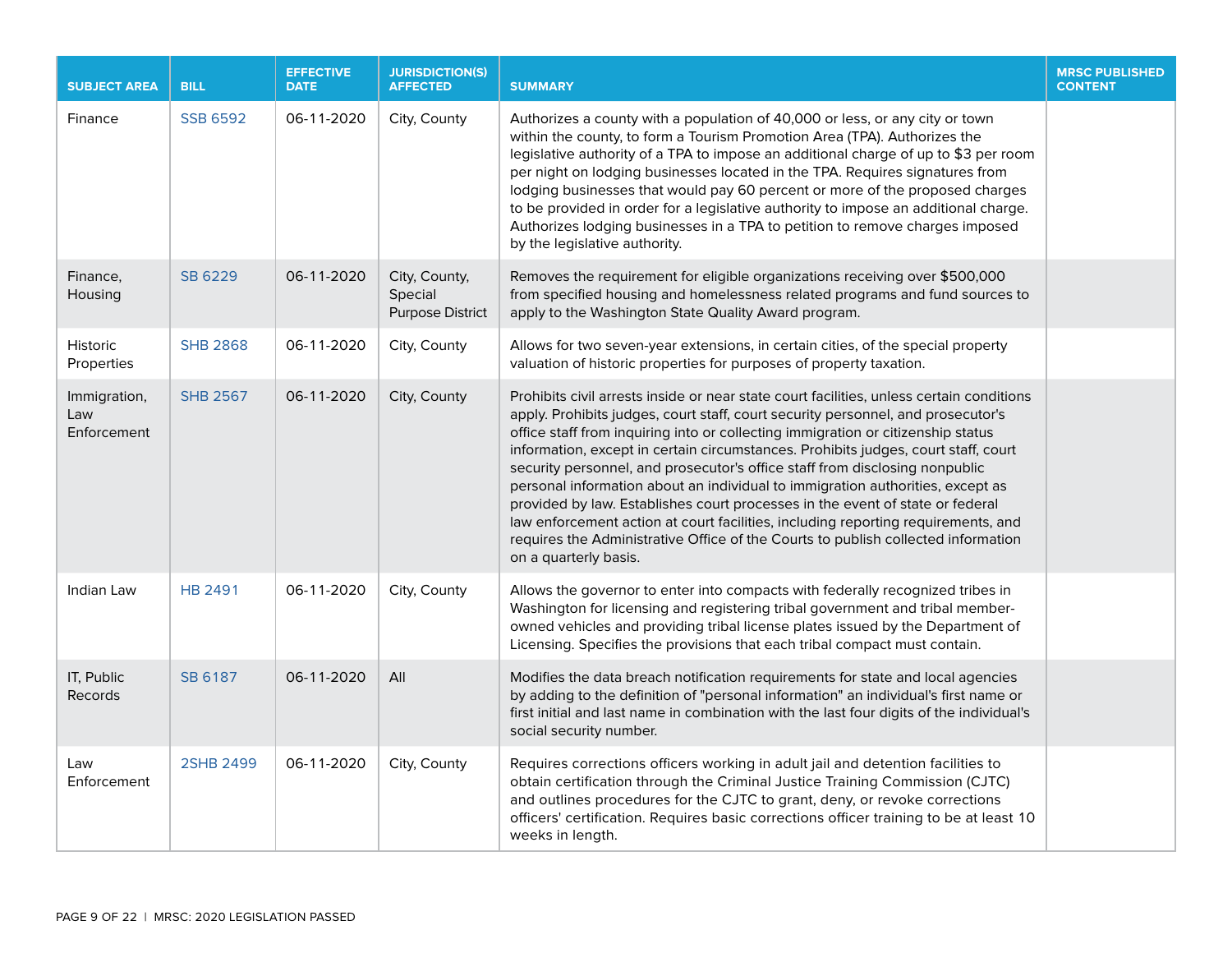| <b>SUBJECT AREA</b> | <b>BILL</b>       | <b>EFFECTIVE</b><br><b>DATE</b> | <b>JURISDICTION(S)</b><br><b>AFFECTED</b> | <b>SUMMARY</b>                                                                                                                                                                                                                                                                                                                                                                                                                                                                                                                                                                                                                                                                                                                                                                                                                                                                                | <b>MRSC PUBLISHED</b><br><b>CONTENT</b>                                |
|---------------------|-------------------|---------------------------------|-------------------------------------------|-----------------------------------------------------------------------------------------------------------------------------------------------------------------------------------------------------------------------------------------------------------------------------------------------------------------------------------------------------------------------------------------------------------------------------------------------------------------------------------------------------------------------------------------------------------------------------------------------------------------------------------------------------------------------------------------------------------------------------------------------------------------------------------------------------------------------------------------------------------------------------------------------|------------------------------------------------------------------------|
| Law<br>Enforcement  | 2SSB 5149         | 06-11-2020                      | City, County                              | Modifies the Sentencing Reform Act (SRA) definition of "electronic monitoring"<br>to include electronic monitoring with victim notification technology. Applies the<br>SRA definition of "electronic monitoring" to the statutes governing certain no-<br>contact orders. Requires the Administrative Office of the Courts to take specified<br>measures related to providing access to electronic monitoring with victim<br>notification technology.                                                                                                                                                                                                                                                                                                                                                                                                                                         |                                                                        |
| Law<br>Enforcement  | <b>E2SHB 2467</b> | 06-11-2020                      | City, County                              | Requires the Washington State Patrol (WSP) to establish and operate a Firearms<br>Background Check Unit (Unit) and an automated firearms background check<br>system to serve as a single point of contact for firearms dealers to conduct<br>background checks required under state and federal law. Requires firearms<br>dealers to use the state firearms background check system to conduct<br>background checks for all firearms transfers beginning 30 days after the WSP<br>issues a notice to dealers that the system is established. Creates the Washington<br>Background Check Advisory Board to oversee the Unit and the operation of the<br>firearms background check system. Revises procedures relating to the reporting<br>of denied firearms transfers, effective 30 days after the WSP issues a notification<br>that a state firearms background check system is established. | 2020 Legislative<br>Update on<br><b>Firearms</b><br><b>Regulations</b> |
| Law<br>Enforcement  | <b>EHB 2792</b>   | 06-11-2020                      | City, County                              | Requires the Washington Association of Sheriffs and Police Chiefs to submit<br>missing persons cases and requires coroners and medical examiners to submit<br>unidentified human remains cases to the National Missing and Unidentified<br>Persons System under certain circumstances. Requires investigating agencies to<br>enter missing persons cases into the National Crime Information Center system<br>through the Washington State Patrol electronic database.                                                                                                                                                                                                                                                                                                                                                                                                                        |                                                                        |
| Law<br>Enforcement  | <b>ESB 6180</b>   | 06-11-2020                      | City, County                              | Expands eligibility for a juvenile Special Sex Offender Disposition Alternative<br>(SSODA) to include offenders who were found to have committed Assault in the<br>fourth degree with Sexual Motivation when the offender has no history of a prior<br>sex offense. Creates a presumption that a juvenile is sufficiently rehabilitated<br>to warrant removal from the sex offender registry when the juvenile completes<br>supervision under a SSODA.                                                                                                                                                                                                                                                                                                                                                                                                                                        |                                                                        |
| Law<br>Enforcement  | <b>ESHB 2571</b>  | 06-11-2020                      | City, County                              | Allows for the safe disposal or release to the environment of seized fish, shellfish,<br>and wildlife by fish and wildlife officers under certain circumstances. Provides<br>additional direction regarding the forfeiture of seized fish, shellfish, and wildlife<br>based on case disposition. Reorganizes and reclassifies certain fish and wildlife<br>violations and adds additional violations that may be cited as infractions. Modifies<br>license suspension timeframes for repeated fish and wildlife violations. Allows<br>the Department of Fish and Wildlife to hire lawful permanent residents as<br>enforcement officers.                                                                                                                                                                                                                                                      |                                                                        |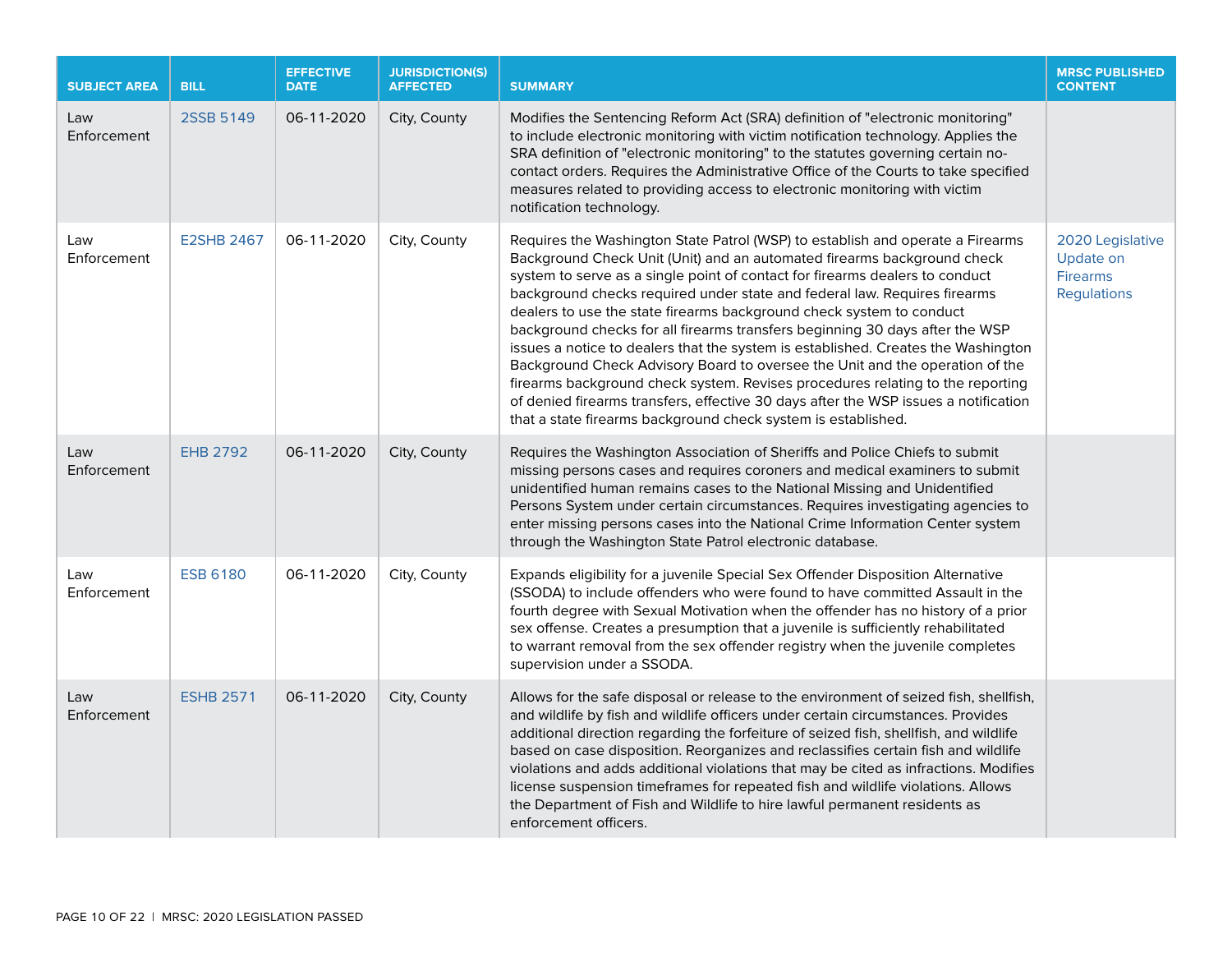| <b>SUBJECT AREA</b> | <b>BILL</b>      | <b>EFFECTIVE</b><br><b>DATE</b> | <b>JURISDICTION(S)</b><br><b>AFFECTED</b> | <b>SUMMARY</b>                                                                                                                                                                                                                                                                                                                                                                                                                                                                                                                                                                                         | <b>MRSC PUBLISHED</b><br><b>CONTENT</b> |
|---------------------|------------------|---------------------------------|-------------------------------------------|--------------------------------------------------------------------------------------------------------------------------------------------------------------------------------------------------------------------------------------------------------------------------------------------------------------------------------------------------------------------------------------------------------------------------------------------------------------------------------------------------------------------------------------------------------------------------------------------------------|-----------------------------------------|
| Law<br>Enforcement  | <b>ESHB 2638</b> | 03-25-2020                      | City, County                              | Authorizes sports wagering at tribal gaming facilities subject to the terms of<br>negotiated tribal-state gaming compacts. Amends and adds to the powers and<br>duties of the Gambling Commission, including related to licensing, inspections<br>and audits, the filing of suspicious activity and betting reports, and ensuring sports<br>integrity. Establishes new crimes and amends existing crimes in the Gambling Act.<br>Appropriates \$6 million as a loan to the Gambling Commission for enforcement<br>actions in the illicit market for sports wagering and for implementation of the act. |                                         |
| Law<br>Enforcement  | <b>ESSB 6288</b> | 06-11-2020                      | City, County                              | Creates the Washington Office of Firearm Safety and Violence Prevention within<br>the Department of Commerce to coordinate and promote state and local efforts<br>to reduce firearm violence.                                                                                                                                                                                                                                                                                                                                                                                                          |                                         |
| Law<br>Enforcement  | <b>ESSB 6300</b> | 06-11-2020                      | City, County                              | Makes various changes to the provisions of law concerning animal welfare,<br>including, but not limited to, changes pertaining to the elements of and<br>consequences for Animal Cruelty and related criminal offenses, and changes<br>related to the regulation of dogs and abandoned animals. Repeals a number of<br>statutory provisions related to animal care and welfare.                                                                                                                                                                                                                        |                                         |
| Law<br>Enforcement  | SB 6045          | 06-11-2020                      | City, County                              | Broadens the applicability of the offense of Negligent Driving in the second<br>degree with a Vulnerable User Victim by expanding the definition of "vulnerable<br>user of a public way" to include passengers of farm tractors and implements of<br>husbandry (without enclosed shells), bicycles, electric-assisted bicycles, electric<br>personal assistive mobility devices, mopeds, motor-driven cycles, motorized foot<br>scooters, and motorcycles.                                                                                                                                             |                                         |
| Law<br>Enforcement  | SB 6119          | 06-11-2020                      | City, County                              | Authorizes property that has been seized and forfeited as proceeds traceable to<br>or derived from the crime of money laundering, or certain other felony crimes,<br>to alternatively be disposed of according to the provisions for the disposition of<br>forfeited property under the Gambling Act, and used by the seizing agency for<br>the expansion and improvement of gamblingrelated law enforcement activity.                                                                                                                                                                                 |                                         |
| Law<br>Enforcement  | SB 6423          | 06-11-2020                      | City, County                              | Grants civil and criminal immunity to any person who, in good faith, provides<br>information or assistance in the report, investigation, and legal proceedings of<br>child abuse or neglect. Clarifies that the immunity for good faith participation in<br>the reporting, investigation, and legal proceedings associated with child abuse<br>and neglect is both civil and criminal.                                                                                                                                                                                                                 |                                         |
| Law<br>Enforcement  | SB 6565          | 06-11-2020                      | City, County                              | Authorizes motorcycles to be stopped or parked at an angle to the curb or edge<br>of a highway where parking is permitted, unless a local jurisdiction prohibits it<br>and has posted signage indicating that angled parking is prohibited. Permits<br>more than one motorcycle to occupy a parking space provided they remain<br>within the boundaries of the parking space. Clarifies that motor vehicle parking<br>laws apply to each motorcycle parked in a parking space to the same extent they<br>apply to a single motor vehicle parked in a single parking space.                             |                                         |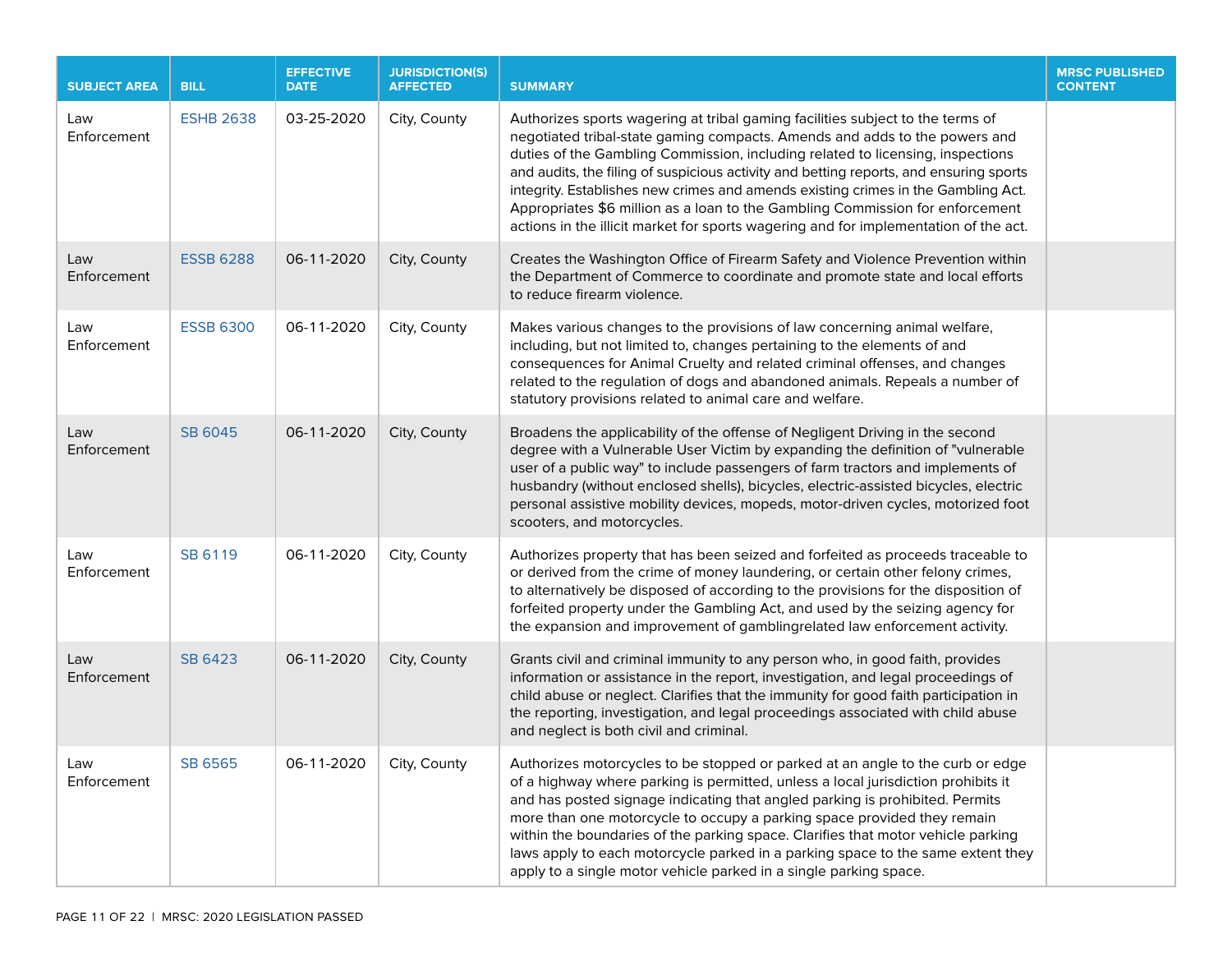| <b>SUBJECT AREA</b> | <b>BILL</b>     | <b>EFFECTIVE</b><br><b>DATE</b> | <b>JURISDICTION(S)</b><br><b>AFFECTED</b> | <b>SUMMARY</b>                                                                                                                                                                                                                                                                                                                                                                                                                                                                                                                                                                                                                                                                                                                                                                                        | <b>MRSC PUBLISHED</b><br><b>CONTENT</b>                                |
|---------------------|-----------------|---------------------------------|-------------------------------------------|-------------------------------------------------------------------------------------------------------------------------------------------------------------------------------------------------------------------------------------------------------------------------------------------------------------------------------------------------------------------------------------------------------------------------------------------------------------------------------------------------------------------------------------------------------------------------------------------------------------------------------------------------------------------------------------------------------------------------------------------------------------------------------------------------------|------------------------------------------------------------------------|
| Law<br>Enforcement  | <b>SHB 2483</b> | 06-11-2020                      | City, County                              | Removes provisions of current law requiring impoundment of the vehicle in every<br>case in which the driver is arrested for impaired driving. Provides that, when<br>an officer makes a discretionary decision to impound a vehicle in an impaired<br>driving case, the current law procedures preventing the vehicle's redemption for<br>12 hours must be followed.                                                                                                                                                                                                                                                                                                                                                                                                                                  |                                                                        |
| Law<br>Enforcement  | <b>SHB 2555</b> | 06-11-2020                      | City, County                              | Requires firearms dealers to conduct background checks on applicants for the<br>purchase or transfer of a firearm frame or receiver once a state background<br>check system is established within the Washington State Patrol and establishes<br>procedures and requirements applicable to these transfers.                                                                                                                                                                                                                                                                                                                                                                                                                                                                                           |                                                                        |
| Law<br>Enforcement  | <b>SHB 2622</b> | 06-11-2020                      | City, County                              | Establishes compliance hearing processes and contempt of court procedures<br>for courts that have issued orders to surrender weapons (OTSWs) and extreme<br>risk protection orders (ERPOs). Authorizes contempt of court proceedings<br>where a court finds that a person subject to an OTSW or ERPO has failed<br>to fully comply with the order. Allows for imposition of remedial sanctions<br>designed to ensure swift compliance with the order, and imposition of costs<br>and reasonable attorneys' fees against the respondent, if the court finds the<br>respondent in contempt.                                                                                                                                                                                                             |                                                                        |
| Law<br>Enforcement  | <b>SSB 5434</b> | 06-11-2020                      | All                                       | Makes it unlawful for a person to possess a firearm and other weapons on child<br>care center premises, center-provided transportation, or in areas of facilities<br>being used exclusively by a child care center. Provides exceptions for family day<br>care providers, law enforcement, concealed pistol license holders while picking<br>up or dropping off a child, and persons conducting business at the center if<br>the firearm or weapon is secured within an attended vehicle or concealed from<br>view within a locked unattended vehicle. Requires family day care providers<br>to store any firearm, ammunition, or other dangerous weapon in a secure area<br>inaccessible to children when children for whom the provider is licensed to<br>provide care are present on the premises. | 2020 Legislative<br>Update on<br><b>Firearms</b><br><b>Regulations</b> |
| Law<br>Enforcement  | <b>SSB 6074</b> | 06-11-2020                      | City, County                              | Extends the Financial Fraud and Identity Theft Crimes Investigation and<br>Prosecution Program (Program) until 2030. Extends and increases the surcharges<br>dedicated to funding the Program. Requires the Department of Commerce to<br>include in its annual report information about the Program's use of funds and<br>funding needs.                                                                                                                                                                                                                                                                                                                                                                                                                                                              |                                                                        |
| Law<br>Enforcement  | <b>SSB 6158</b> | 06-11-2020                      | City, County                              | Establishes the Sexual Assault Coordinated Community Response Task Force<br>within the Office of the Attorney General.                                                                                                                                                                                                                                                                                                                                                                                                                                                                                                                                                                                                                                                                                |                                                                        |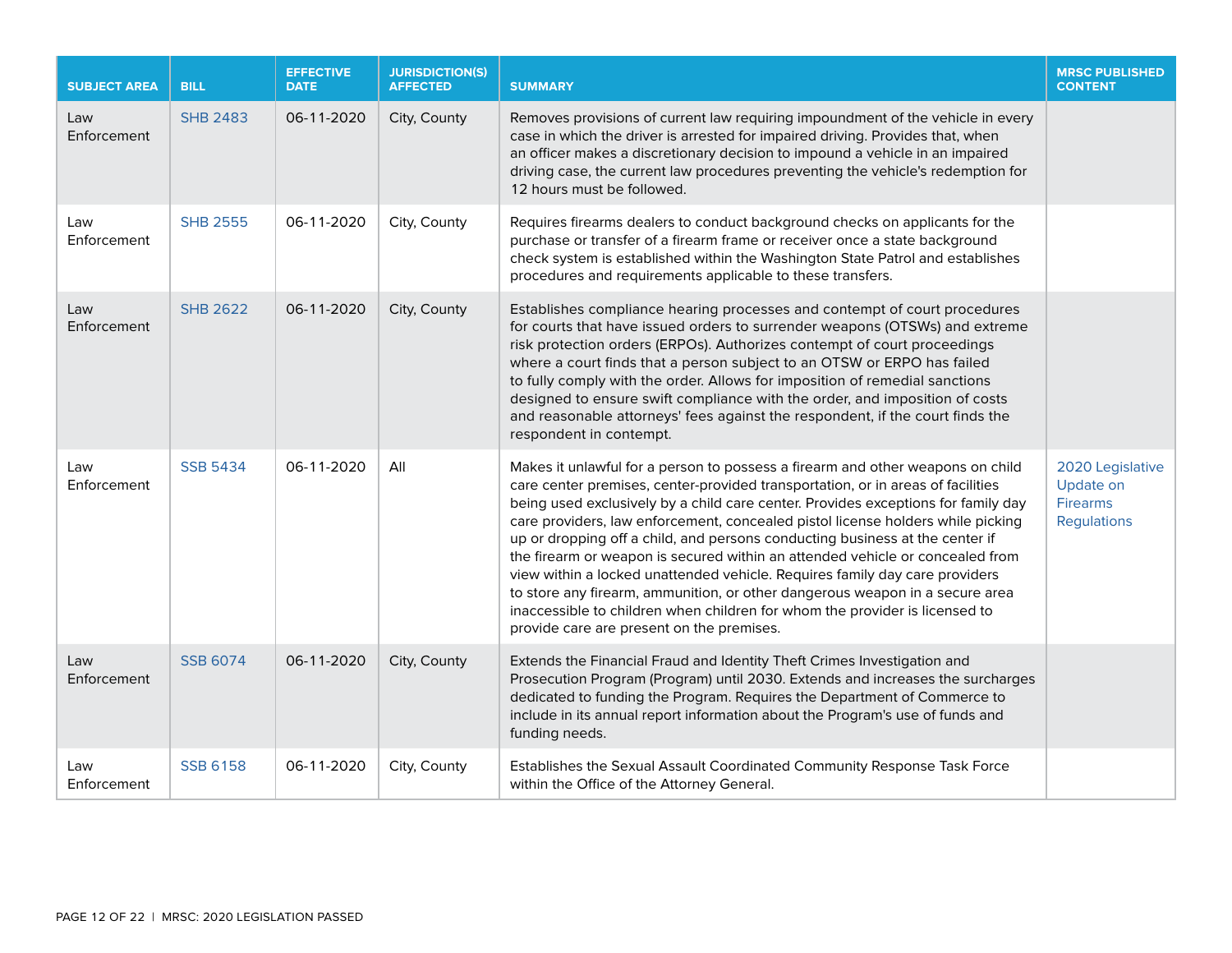| <b>SUBJECT AREA</b>                                 | <b>BILL</b>       | <b>EFFECTIVE</b><br><b>DATE</b> | <b>JURISDICTION(S)</b><br><b>AFFECTED</b> | <b>SUMMARY</b>                                                                                                                                                                                                                                                                                                                                                                                                                                                                                                                                                                                                                                                                                                                                                                                                                                                                                      | <b>MRSC PUBLISHED</b><br><b>CONTENT</b> |
|-----------------------------------------------------|-------------------|---------------------------------|-------------------------------------------|-----------------------------------------------------------------------------------------------------------------------------------------------------------------------------------------------------------------------------------------------------------------------------------------------------------------------------------------------------------------------------------------------------------------------------------------------------------------------------------------------------------------------------------------------------------------------------------------------------------------------------------------------------------------------------------------------------------------------------------------------------------------------------------------------------------------------------------------------------------------------------------------------------|-----------------------------------------|
| Law<br>Enforcement,<br><b>Mental Health</b>         | <b>E2SSB 5720</b> | 06-11-2020                      | City, County                              | Modifies the definition of "likelihood of serious harm" and "grave disability" under<br>the adult Involuntary Treatment Act (ITA) statutes contingent upon monthly single<br>bed certifications falling below 200 for three consecutive months, and the minor<br>ITA statues contingent upon the average wait time for admission to Children's<br>Long-Term Inpatient placements being 30 days or less for two consecutive<br>quarters. Increases the initial detention period from 72 hours to 120 hours, not<br>counting weekends and holidays, beginning January 1, 2021. Provides that a<br>designated crisis responder may perform ITA evaluations by video, provided that<br>a licensed health care professional or professional person is present. Imports<br>numerous provisions from the adult ITA to the minor ITA and makes numerous<br>other changes to adult and minor ITA provisions. |                                         |
| Law<br>Enforcement,<br><b>Records</b><br>Management | <b>ESHB 2318</b>  | 06-11-2020                      | City, County                              | Modifies procedures for collecting required DNA samples from convicted<br>offenders who will not immediately be taken into custody. Makes current<br>requirements pertaining to sexual assault kit (SAK) preservation, testing, and<br>tracking apply to all evidence collected during sexual assault medical forensic<br>examinations, with some exceptions. Establishes requirements for storage<br>and preservation of unreported SAKs. Allows local governments to designate<br>alternate departments to accept found property in order to increase storage<br>capacity for law enforcement agencies. Requires the Criminal Justice Training<br>Commission to develop a proposal for a case review program.                                                                                                                                                                                     |                                         |
| Licensing                                           | <b>SSB 5097</b>   | 06-11-2020                      | City, County                              | Requires massage therapists and reflexologists to have a government-<br>issued photo identification on their person or available for inspection when<br>providing services.                                                                                                                                                                                                                                                                                                                                                                                                                                                                                                                                                                                                                                                                                                                         |                                         |
| Licensing                                           | <b>SSB 6632</b>   | 07-01-2020                      | City                                      | Modifies the maximum rate for certain handling fees related to business licenses<br>that the Department of Revenue (DOR) must set by rule. Requires the DOR to<br>annually review the balance of the business license account and decrease at<br>least one handling fee should the balance exceed \$1 million.                                                                                                                                                                                                                                                                                                                                                                                                                                                                                                                                                                                      |                                         |
| Licensing,<br>Planning                              | <b>SSB 5006</b>   | 06-11-2020                      | City, County                              | Creates a new on-premises endorsement to the domestic winery license,<br>domestic brewery license, and microbrewery license, for an annual fee of<br>\$200 per location. Authorizes a domestic winery with the endorsement to<br>sell beer produced in Washington by the single serving for on-premises<br>consumption. Authorizes a domestic brewery or microbrewery with the<br>endorsement to sell wine produced in Washington by the single serving for<br>on-premises consumption.                                                                                                                                                                                                                                                                                                                                                                                                             |                                         |
| Parks                                               | <b>SSB 6670</b>   | 06-11-2020                      | City, Special<br><b>Purpose District</b>  | Requires the State Parks and Recreation Commission to provide two Discover<br>Passes each calendar year for libraries to loan to their patrons.                                                                                                                                                                                                                                                                                                                                                                                                                                                                                                                                                                                                                                                                                                                                                     |                                         |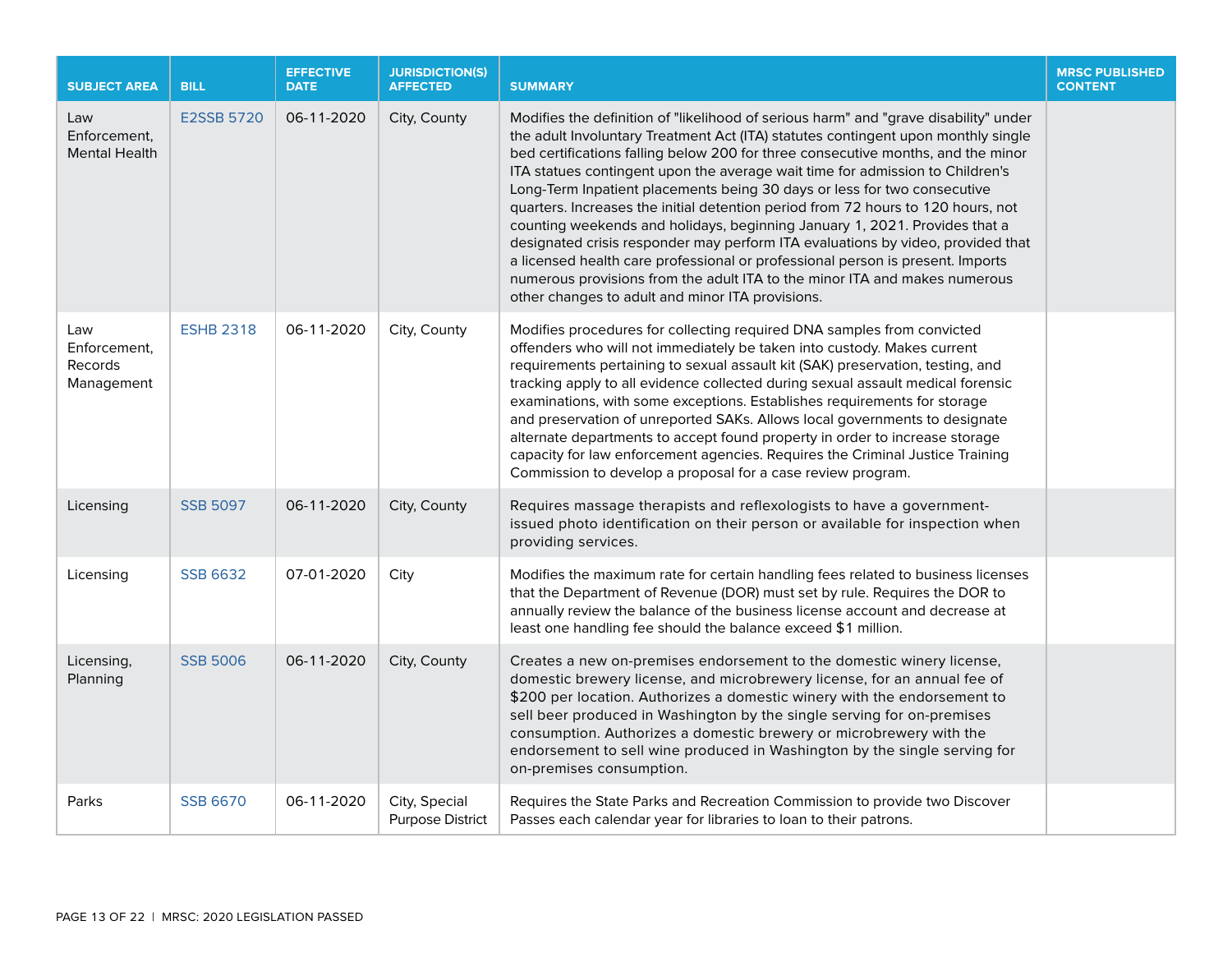| <b>SUBJECT AREA</b>     | <b>BILL</b>      | <b>EFFECTIVE</b><br><b>DATE</b> | <b>JURISDICTION(S)</b><br><b>AFFECTED</b>          | <b>SUMMARY</b>                                                                                                                                                                                                                                                                                                                                                                                                                                                                                                                      | <b>MRSC PUBLISHED</b><br><b>CONTENT</b>                                                            |
|-------------------------|------------------|---------------------------------|----------------------------------------------------|-------------------------------------------------------------------------------------------------------------------------------------------------------------------------------------------------------------------------------------------------------------------------------------------------------------------------------------------------------------------------------------------------------------------------------------------------------------------------------------------------------------------------------------|----------------------------------------------------------------------------------------------------|
| Permitting,<br>Planning | <b>ESSB 6473</b> | 06-11-2020                      | City, County                                       | Prohibits the use of asbestos-containing building materials in nonresidential new<br>construction or renovations. Requires building materials that contain 0.1 percent<br>asbestos, rather than 1 percent asbestos, to be labeled consistent with state<br>or federal requirements and to be made subject to use restrictions, beginning<br>in 2025. Requires certain manufacturing facilities to perform periodic facility<br>inspections for asbestoscontaining building materials and to develop an asbestos<br>management plan. |                                                                                                    |
| Permitting,<br>Planning | <b>HB 2701</b>   | 07-01-2021                      | City, County                                       | Requires inspections of smoke control systems and inspections of fire, smoke,<br>and combination dampers, and imposes penalties for noncompliance.                                                                                                                                                                                                                                                                                                                                                                                  |                                                                                                    |
| Permitting,<br>Planning | <b>SSB 6409</b>  | 06-11-2020                      | City, County                                       | Provides an exemption from electrical licensing, certification, and inspection<br>requirements for certain work on industrial equipment.                                                                                                                                                                                                                                                                                                                                                                                            |                                                                                                    |
| Personnel               | <b>ESB 5165</b>  | 06-11-2020                      | All                                                | Expands the Washington Law Against Discrimination to include a prohibition<br>on discrimination based on immigration or citizenship status, unless differential<br>treatment on the basis of citizenship or immigration status is authorized by<br>federal or state law, regulation, or government contract.                                                                                                                                                                                                                        | <b>New Legislation</b><br><b>Expands</b><br><b>Washington's Anti-</b><br><b>Discrimination Law</b> |
| Personnel               | <b>ESSB 6217</b> | 06-11-2020                      | City, County,<br>Port District                     | Provides that a municipality that operates or controls an airport with more than<br>20 million passenger boardings may enact a minimum labor standard under<br>certain conditions.                                                                                                                                                                                                                                                                                                                                                  |                                                                                                    |
| Personnel               | <b>ESSB 6440</b> | 06-11-2020                      | All                                                | Limits the circumstances under which an injured worker must submit to a medical<br>exam requested by the Department of Labor and Industries or a self-insurer.<br>Makes other changes to provisions governing independent medical exams.<br>Establishes a work group to develop strategies and consider issues regarding<br>independent medical exams.                                                                                                                                                                              |                                                                                                    |
| Personnel               | <b>HB 1750</b>   | 06-11-2020                      | County                                             | Increases the number of persons listed on an eligibility list used by an appointing<br>authority to fill a vacant position within a sheriff's office.                                                                                                                                                                                                                                                                                                                                                                               |                                                                                                    |
| Personnel               | <b>HB 2051</b>   | 06-11-2020                      | City, Regional<br><b>Fire Protection</b><br>Agency | Allows any active or retired firefighter or law enforcement officer who resides<br>within the jurisdiction served by the board, or the surviving spouse of a firefigher<br>or a law enforcement officer subject to the board's jurisdiction, to be elected<br>to a Prior Act and Law Enforcement Officers' and Fire Fighters' Retirement<br>System Plan 1 disability board if no eligible active or retired firefighter or law<br>enforcement officer is willing or able.                                                           |                                                                                                    |
| Personnel               | <b>HB 2266</b>   | 06-11-2020                      | All                                                | Prohibits an employer from requiring written certification from the employee's<br>health care provider regarding the need for a reasonable accommodation to<br>express breast milk.                                                                                                                                                                                                                                                                                                                                                 |                                                                                                    |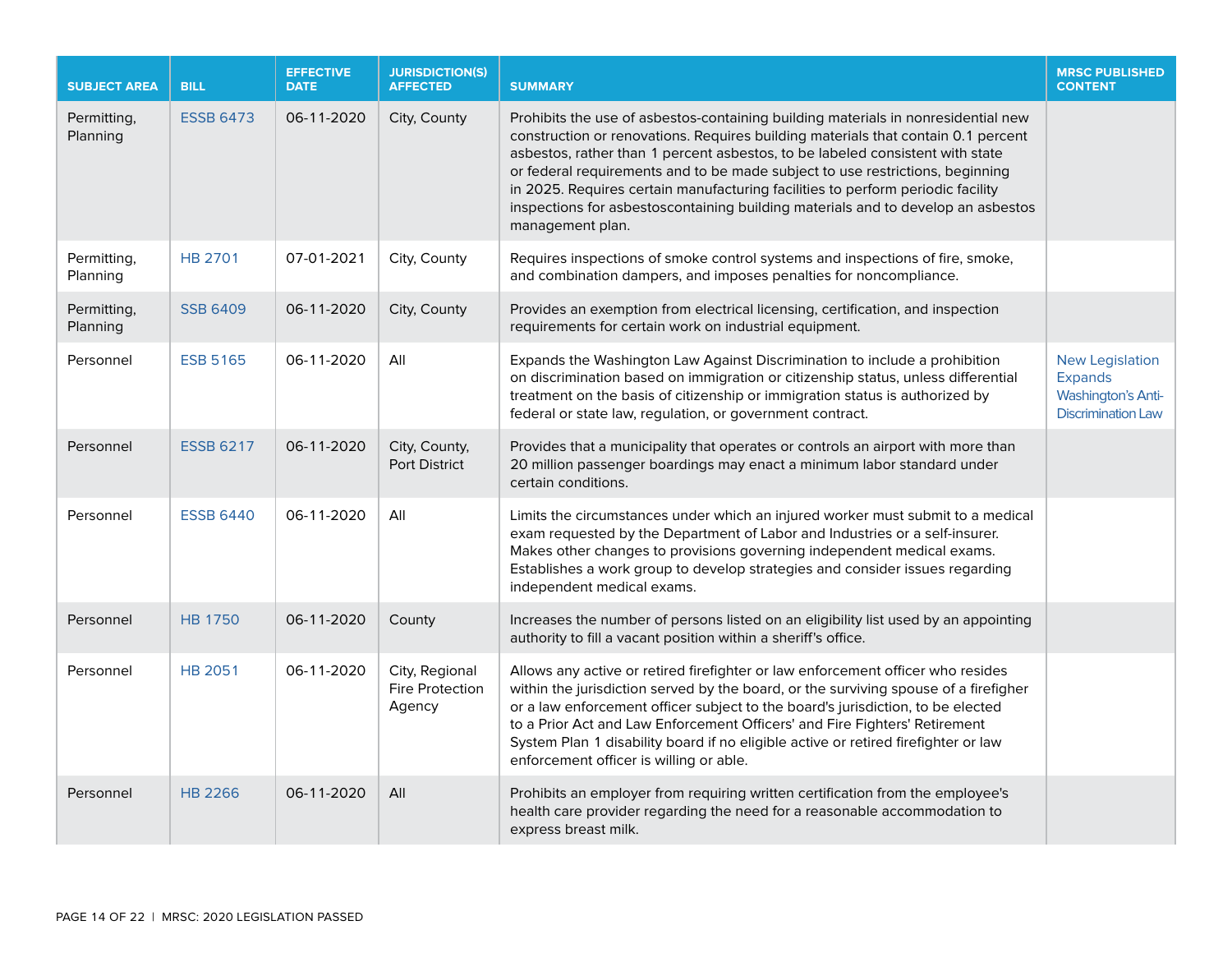| <b>SUBJECT AREA</b> | <b>BILL</b>     | <b>EFFECTIVE</b><br><b>DATE</b> | <b>JURISDICTION(S)</b><br><b>AFFECTED</b>           | <b>SUMMARY</b>                                                                                                                                                                                                                                                                                                                                                                                                                                                                                                                                                | <b>MRSC PUBLISHED</b><br><b>CONTENT</b>                                                            |
|---------------------|-----------------|---------------------------------|-----------------------------------------------------|---------------------------------------------------------------------------------------------------------------------------------------------------------------------------------------------------------------------------------------------------------------------------------------------------------------------------------------------------------------------------------------------------------------------------------------------------------------------------------------------------------------------------------------------------------------|----------------------------------------------------------------------------------------------------|
| Personnel           | <b>HB 2602</b>  | 06-11-2020                      | All                                                 | Amends the Washington Law Against Discrimination by defining race as inclusive<br>of traits historically associated or percieved to be associated with race, including<br>hair texture and protective hairstyles. Prohibits discrimination on the basis of<br>hairstyle or texture.                                                                                                                                                                                                                                                                           | <b>New Legislation</b><br><b>Expands</b><br><b>Washington's Anti-</b><br><b>Discrimination Law</b> |
| Personnel           | <b>HB 2926</b>  | 06-11-2020                      | City, County,<br>Special<br><b>Purpose District</b> | Requires the Criminal Justice Training Commission to inventory current critical<br>incident stress management programs in Washington and expand access to such<br>programs for law enforcement and first responder entities.                                                                                                                                                                                                                                                                                                                                  |                                                                                                    |
| Personnel           | SB 6034         | 06-11-2020                      | All                                                 | Extends the time within which a complaint alleging employment discrimination<br>on the basis of pregnancy must be filed with the Washington State Human Rights<br>Commission from six months to one year.                                                                                                                                                                                                                                                                                                                                                     |                                                                                                    |
| Personnel           | SB 6123         | 06-11-2020                      | All                                                 | Permits executive agency employees to take paid leave of up to 30 days in a<br>two-year period to participate in certain life-giving procedures, with written proof<br>from a medical institution or professional.                                                                                                                                                                                                                                                                                                                                            |                                                                                                    |
| Personnel           | SB 6236         | 06-11-2020                      | All                                                 | Amends the Washington Law Against Discrimination with respect to when<br>a claimant's request for noneconomic damages results in a waiver of health<br>care privileges.                                                                                                                                                                                                                                                                                                                                                                                       |                                                                                                    |
| Personnel           | SB 6417         | 06-11-2020                      | All                                                 | Allows retirees of Plans 2 and 3 of the Washington State Retirement Systems up<br>to 90 calendar days after the receipt of their first retirement allowance to change<br>their survivor election. Delays the affect of the 90-day window until the state<br>receives approval from the federal Internal Revenue Service.                                                                                                                                                                                                                                      |                                                                                                    |
| Personnel           | <b>SHB 2308</b> | 10-01-2021                      | All                                                 | Provides that employers include occupational data of their employees in<br>quarterly tax reports to the Employment Security Department (ESD) on a<br>discretionary basis until October 1, 2022, and then on a mandatory basis<br>thereafter. Requires the ESD to report to the Legislature in 2026 regarding the<br>collection of occupational data.                                                                                                                                                                                                          |                                                                                                    |
| Personnel           | <b>SHB 2409</b> | 09-01-2020                      | All                                                 | Increases certain employer penalties under workers' compensation. Allows penalty<br>waivers for certain recordkeeping violations. Requires licensure and regulation of<br>third-party administrators by the Department of Labor and Industries.                                                                                                                                                                                                                                                                                                               |                                                                                                    |
| Personnel           | <b>SHB 2544</b> | 06-11-2020                      | All                                                 | Expands the definition of "period of war" for veterans' benefits in state pension<br>systems, legal assistance, scoring criteria on civil service exams, and other<br>programs, to include any armed conflicts where a campaign medal was awarded<br>rather than listing specific conflicts. Requires the Select Committee on Pension<br>Policy and the Law Enforcement Officers' and Firefighters' Plan 2 Retirement<br>Board to study the provision of free military service credit to members awarded<br>an expeditionary medal, but not a campaign medal. |                                                                                                    |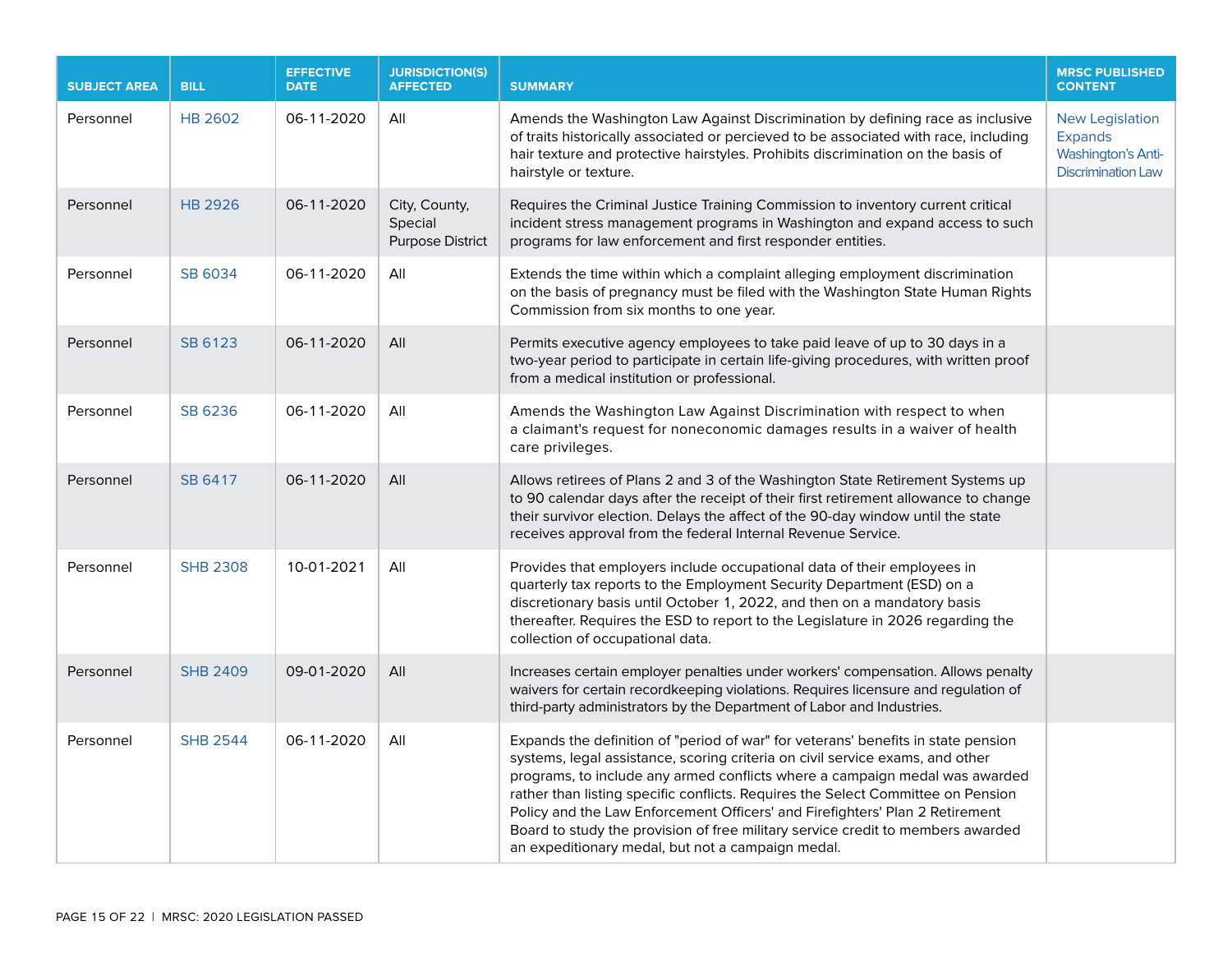| <b>SUBJECT AREA</b> | <b>BILL</b>      | <b>EFFECTIVE</b><br><b>DATE</b> | <b>JURISDICTION(S)</b><br><b>AFFECTED</b>           | <b>SUMMARY</b>                                                                                                                                                                                                                                                                                                                                                                                                                                                  | <b>MRSC PUBLISHED</b><br><b>CONTENT</b>                                                |
|---------------------|------------------|---------------------------------|-----------------------------------------------------|-----------------------------------------------------------------------------------------------------------------------------------------------------------------------------------------------------------------------------------------------------------------------------------------------------------------------------------------------------------------------------------------------------------------------------------------------------------------|----------------------------------------------------------------------------------------|
| Personnel           | <b>SHB 2613</b>  | 06-11-2020                      | All                                                 | Allows for employer relief of unemployment insurance benefit charges for<br>claimants unable to satisfy a job prerequisite. Requires annual reports from the<br>Employment Security Department to its Advisory Council on noncharged benefits<br>due to the new relief of charges option. Removes outdated statutory provisions.                                                                                                                                |                                                                                        |
| Personnel           | <b>SHB 2614</b>  | 06-11-2020                      | All                                                 | Exempts casual labor from the types of employment covered by Paid Family and<br>Medical Leave. Provides for a private right of action and liquidated damages<br>payable directly to employees, and specifies other enforcement provisions.<br>Makes changes regarding waiting periods, conditional waivers, supplementation<br>of benefits, and other matters.                                                                                                  |                                                                                        |
| Personnel           | <b>SHB 2758</b>  | 06-11-2020                      | City, County,<br>Special<br><b>Purpose District</b> | Provides that the Department of Labor and Industries' rule excluding claims<br>based on stress-related mental conditions does not apply to claims of<br>posttraumatic stress disorders of public safety telecommunicators.                                                                                                                                                                                                                                      |                                                                                        |
| Personnel           | <b>SSB 5473</b>  | 06-11-2020                      | All                                                 | Requires the Employment Security Department to study economic impacts if<br>unemployment benefits were allowed for certain voluntary quits.                                                                                                                                                                                                                                                                                                                     |                                                                                        |
| Personnel           | <b>SSB 5829</b>  | 01-01-2021                      | All                                                 | Increases the annual disability relief fees for members and employers of<br>volunteer firefighters, emergency medical workers, and law enforcement reserve<br>officers. Increases the pension paid to volunteers from a maximum of \$300 to a<br>maximum of \$350 plus \$10 per month for each year the retirement fee is paid<br>beyond 25 years. Makes the bill contingent on the Volunteer Firefighters' and<br>Reserve Officers' Relief and Pension System. |                                                                                        |
| Personnel           | <b>SSB 6570</b>  | 06-11-2020                      | City, County,<br>Port District                      | Establishes a task force on law enforcement officer mental health and wellness.<br>Authorizes pilot projects to support behavioral health improvement and suicide<br>prevention efforts for law enforcement officers. Partial Veto: Veto of Section Sec<br>3 of Substitute Senate Bill No. 6570 by Gov. Inslee.                                                                                                                                                 |                                                                                        |
| Planning            | <b>EHB 2819</b>  | 06-11-2020                      | City, County                                        | Expands the definition of "Project of Statewide Significance" to include a pumped-<br>storage project using water rights approved by the Legislature for that purpose.                                                                                                                                                                                                                                                                                          |                                                                                        |
| Planning            | <b>ESHB 2342</b> | 06-11-2020                      | City, County                                        | Modifies the anniversary year by which certain counties and cities are required<br>to review and, if needed, revise their comprehensive plans under the Growth<br>Management Act. Modifies the anniversary year by which certain local<br>governments are required to review and, if needed, revise their shoreline master<br>programs under the Shoreline Management Act.                                                                                      | 2020 Legislative<br>Outcomes for<br>Planning and<br>Land Use-<br><b>Related Issues</b> |
| Planning            | <b>ESHB 2783</b> | 06-11-2020                      | City, County                                        | Requires the State Building Code Council to adopt clarifying standards and<br>administrative provisions for mobile, on-demand gasoline operations in order<br>to provide guidance to local jurisdictions that are establishing permitting<br>procedures. Allows local jurisdictions to collect fees for inspections and permits<br>involving ondemand gasoline operations.                                                                                      |                                                                                        |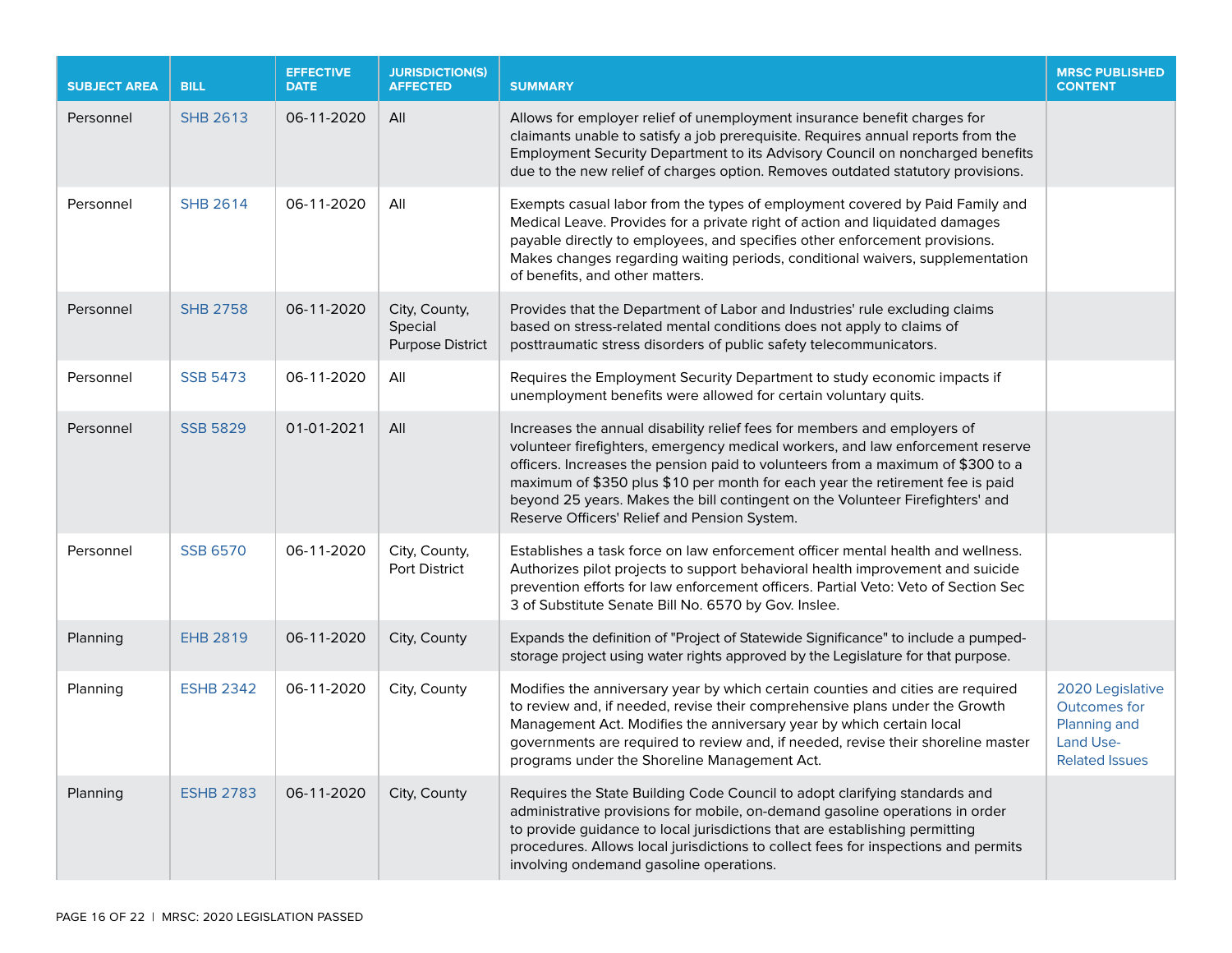| <b>SUBJECT AREA</b> | <b>BILL</b>      | <b>EFFECTIVE</b><br><b>DATE</b> | <b>JURISDICTION(S)</b><br><b>AFFECTED</b> | <b>SUMMARY</b>                                                                                                                                                                                                                                                                                                                                                                                                                                                                                                                                                                                                                                                                                                                                                                                                                                                                                                                                                                                                                                                                                                                                                                                                                                                                                                                           | <b>MRSC PUBLISHED</b><br><b>CONTENT</b>                                                              |
|---------------------|------------------|---------------------------------|-------------------------------------------|------------------------------------------------------------------------------------------------------------------------------------------------------------------------------------------------------------------------------------------------------------------------------------------------------------------------------------------------------------------------------------------------------------------------------------------------------------------------------------------------------------------------------------------------------------------------------------------------------------------------------------------------------------------------------------------------------------------------------------------------------------------------------------------------------------------------------------------------------------------------------------------------------------------------------------------------------------------------------------------------------------------------------------------------------------------------------------------------------------------------------------------------------------------------------------------------------------------------------------------------------------------------------------------------------------------------------------------|------------------------------------------------------------------------------------------------------|
| Planning            | <b>ESSB 6574</b> | 06-11-2020                      | City, County                              | Changes the size of the Growth Management Hearings Board (GMHB) from<br>seven members to five members. Modifies the duties of the Chair of the GMHB<br>and of the Director of the Environmental Land Use Hearings Office. Requires that<br>the Chair of the GMHB be an attorney.                                                                                                                                                                                                                                                                                                                                                                                                                                                                                                                                                                                                                                                                                                                                                                                                                                                                                                                                                                                                                                                         |                                                                                                      |
| Planning            | <b>ESSB 6617</b> | 06-11-2020                      | City, County                              | Prohibits cities planning under the Growth Management Act from requiring off-<br>street parking for accessory dwelling units except under specified circumstances,<br>effective July 1, 2021.                                                                                                                                                                                                                                                                                                                                                                                                                                                                                                                                                                                                                                                                                                                                                                                                                                                                                                                                                                                                                                                                                                                                            | 2020 Legislative<br><b>Outcomes for</b><br>Planning and<br>Land Use-<br><b>Related Issues</b>        |
| Planning            | <b>HB 2640</b>   | 03-25-2020                      | City, County                              | Provides that, under the Growth Management Act (GMA), unless a facility is<br>expressly listed in the GMA's listing of essential public facilities, essential public<br>facilities do not include facilities that are operated by a private entity in which<br>persons are detained in custody under process of law pending the outcome of<br>legal proceedings but are not used for punishment, correction, counseling, or<br>rehabilitation following the conviction of a criminal offense. Provides that this<br>exclusion does not apply to facilities detaining persons under specified civil<br>commitment laws.                                                                                                                                                                                                                                                                                                                                                                                                                                                                                                                                                                                                                                                                                                                   | 2020 Legislative<br><b>Outcomes for</b><br>Planning and<br><b>Land Use-</b><br><b>Related Issues</b> |
| Planning            | SB 6170          | 06-11-2020                      | City, County                              | Establishes requirements for a plumbing contractor license. Creates a residential<br>service plumbing certificate. Modifies the acceptable supervisory ratios of<br>plumber trainees to certified plumbers and authorizes remote supervision in<br>certain circumstances. Increases the number of members on the Advisory Board<br>of Plumbers. Makes other changes related to plumbing work.                                                                                                                                                                                                                                                                                                                                                                                                                                                                                                                                                                                                                                                                                                                                                                                                                                                                                                                                            |                                                                                                      |
| Planning            | <b>SHB 2343</b>  | 06-11-2020                      | City, County                              | Modifies the list of planning actions that certain cities are encouraged to take<br>in order to increase residential building capacity. Changes the date by which<br>certain planning actions must be taken in order for those actions to be exempt<br>from administrative or judicial appeal under the Growth Management Act<br>and the State Environmental Policy Act (SEPA), from April 1, 2021, to April 1,<br>2023. Changes the frequency of transit service that triggers a cap on minimum<br>residential parking requirements for certain affordable housing units from four<br>times per hour to two times per hour. Places a cap on minimum residential<br>parking requirements for certain market-rate multifamily housing units located<br>near transit service. Modifies the definition of permanent supportive housing.<br>Directs the Department of Ecology to initiate the rulemaking process to remove<br>parking as an element of the environment that must be considered in an analysis<br>under the SEPA and as a component of the environmental checklist. Requires<br>the Washington Center for Real Estate Research at the University of Washington<br>address certain specific housing topics by certain timelines within its existing<br>obligation to produce ongoing reports on the Washington housing market. | 2020 Legislative<br><b>Outcomes for</b><br>Planning and<br>Land Use-<br><b>Related Issues</b>        |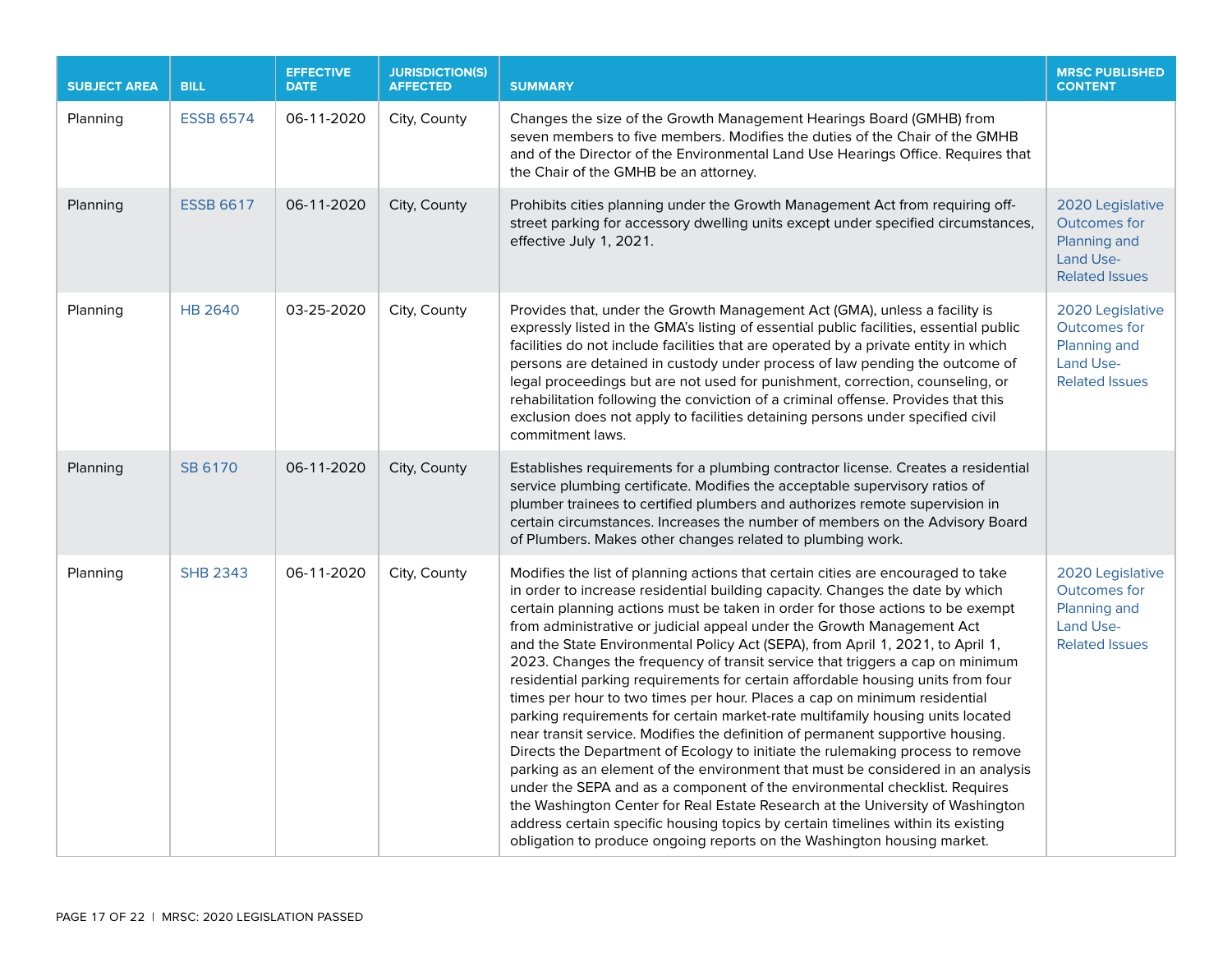| <b>SUBJECT AREA</b>              | <b>BILL</b>      | <b>EFFECTIVE</b><br><b>DATE</b> | <b>JURISDICTION(S)</b><br><b>AFFECTED</b>                 | <b>SUMMARY</b>                                                                                                                                                                                                                                                                                                                                                                                                                                                                                                                                                                                                                                                                                                                                                                                                                                                                                                                                                                                                                           | <b>MRSC PUBLISHED</b><br><b>CONTENT</b>                                                       |
|----------------------------------|------------------|---------------------------------|-----------------------------------------------------------|------------------------------------------------------------------------------------------------------------------------------------------------------------------------------------------------------------------------------------------------------------------------------------------------------------------------------------------------------------------------------------------------------------------------------------------------------------------------------------------------------------------------------------------------------------------------------------------------------------------------------------------------------------------------------------------------------------------------------------------------------------------------------------------------------------------------------------------------------------------------------------------------------------------------------------------------------------------------------------------------------------------------------------------|-----------------------------------------------------------------------------------------------|
| Planning                         | <b>SHB 2673</b>  | 06-11-2020                      | City, County                                              | Changes the standard for what constitutes infill development to include<br>development in areas where population is roughly equal to projections in a local<br>government's Growth Management Act comprehensive plan and development<br>regulations, rather than limiting it to areas where it is less than such projections.                                                                                                                                                                                                                                                                                                                                                                                                                                                                                                                                                                                                                                                                                                            | 2020 Legislative<br>Outcomes for<br>Planning and<br><b>Land Use-</b><br><b>Related Issues</b> |
| Planning                         | <b>SSB 6206</b>  | 06-11-2020                      | City, County                                              | Requires the Liquor and Cannabis Board to issue a certificate of compliance to a<br>marijuana license applicant if the proposed business premises meets the statutory<br>distance requirements on the date of application. Provides that a certificate of<br>compliance allows the licensee to operate the business at the proposed location<br>notwithstanding a later occurring, otherwise disqualifying, factor.                                                                                                                                                                                                                                                                                                                                                                                                                                                                                                                                                                                                                      | 2020 Legislative<br><b>Outcomes for</b><br>Planning and<br>Land Use-<br><b>Related Issues</b> |
| Planning,<br><b>Public Works</b> | <b>SB 6420</b>   | 06-11-2020                      | City, County,<br><b>Public Utility</b><br><b>District</b> | Provides that facility operators are not required to indicate the depth of<br>underground facilities when marking underground facilities. Requires excavators<br>who damage an underground facility resulting in an emergency to call 911 to<br>alert the appropriate local public safety agencies. Changes the composition of<br>the safety committee and the review committee.                                                                                                                                                                                                                                                                                                                                                                                                                                                                                                                                                                                                                                                         |                                                                                               |
| Planning                         | <b>SHB 2448</b>  | 06-11-2020                      | City, County                                              | Modifies admissions standards for enhanced services facilities to require that<br>the person be medically and physically stable and updates the behavior- and<br>history-related factors that must be considered when determining eligibility for<br>admission. Changes the scope of care provided by enhanced services facilities<br>from a focus on treatment to a focus on support and services.                                                                                                                                                                                                                                                                                                                                                                                                                                                                                                                                                                                                                                      |                                                                                               |
| Privacy                          | <b>ESSB 6280</b> | 07-01-2021                      | All                                                       | Sets forth specific requirements for the use of facial recognition services by state<br>and local government agencies, including accountability reports, annual reports,<br>operational testing, independent testing, training, and meaningful human review.<br>Prohibits agencies from using a facial recognition service to engage in ongoing<br>surveillance, conduct realtime or near real-time identification, or start persistent<br>tracking, unless a warrant is obtained, exigent circumstances exist, or a court<br>order authorizing specific uses is obtained. Prohibits agencies from applying a<br>facial recognition service based on certain protected characteristics and from<br>creating a record describing any individual's exercise of certain constitutional<br>rights. Specifies disclosure and reporting requirements. Creates a facial<br>recognition task force. Partial Veto: Vetos the section that directs the William D.<br>Ruckelshaus Center to convene a legislative task force on facial recognition. | <b>New</b><br><b>Regulations for</b><br>the Use of Facial<br>Recognition<br>Technology        |
| Property<br>Management           | <b>HB 2508</b>   | 06-11-2020                      | City                                                      | Allows surplus personal property or equipment with an estimated value of<br>\$50,000 or less that was originally acquired for public utility purposes and is not<br>required for continued public utility service to be disposed of without a resolution<br>or public hearing.                                                                                                                                                                                                                                                                                                                                                                                                                                                                                                                                                                                                                                                                                                                                                           |                                                                                               |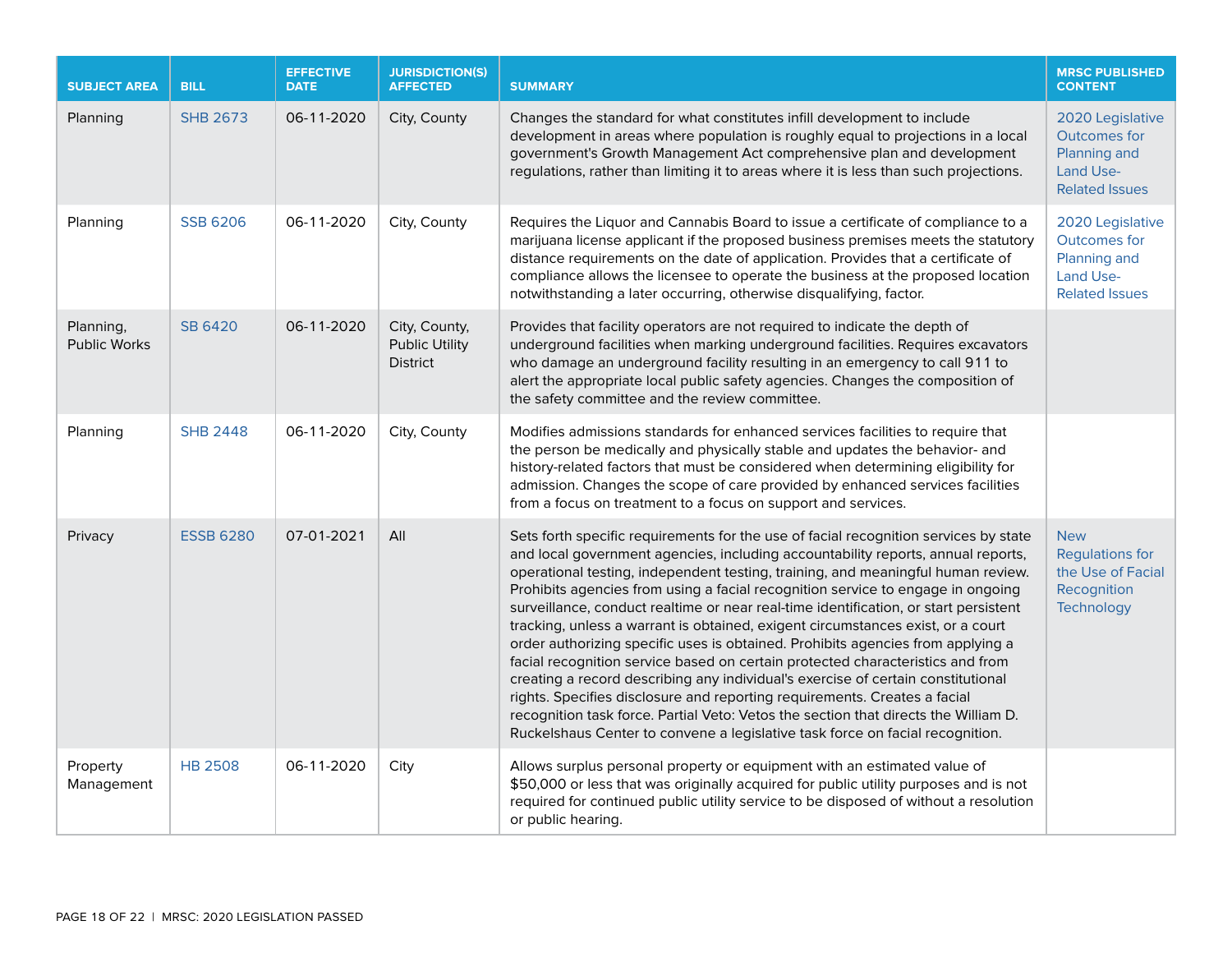| <b>SUBJECT AREA</b>      | <b>BILL</b>      | <b>EFFECTIVE</b><br><b>DATE</b> | <b>JURISDICTION(S)</b><br><b>AFFECTED</b> | <b>SUMMARY</b>                                                                                                                                                                                                                                                                                                                                                                                                                                                                                                                                                                                                                                                                                                                                                                                                                                                                                                                           | <b>MRSC PUBLISHED</b><br><b>CONTENT</b>       |
|--------------------------|------------------|---------------------------------|-------------------------------------------|------------------------------------------------------------------------------------------------------------------------------------------------------------------------------------------------------------------------------------------------------------------------------------------------------------------------------------------------------------------------------------------------------------------------------------------------------------------------------------------------------------------------------------------------------------------------------------------------------------------------------------------------------------------------------------------------------------------------------------------------------------------------------------------------------------------------------------------------------------------------------------------------------------------------------------------|-----------------------------------------------|
| <b>Public Health</b>     | <b>ESHB 1551</b> | 06-11-2020                      | <b>Public Health</b><br><b>District</b>   | Modifies crimes related to transmission of human immunodeficiency virus (HIV)<br>and repeals prohibitions on an individual who has a sexually transmitted disease,<br>other than HIV, from having sexual intercourse if the partner is unaware of the<br>disease. Allows a minor of 14 years of age or older to give consent to treatment<br>to avoid HIV infection without a parent's or guardian's consent. Consolidates and<br>expands rulemaking authority for the State Board of Health relating to control<br>of sexually transmitted diseases. Repeals statutes related to counseling for HIV<br>testing, requirements that agencies establish rules requiring acquired immune<br>deficiency syndrome (AIDS) training for certain professions and employees,<br>and provisions establishing the Office of AIDS. Updates language and changes<br>references in the control and treatment of sexually transmitted diseases chapter. |                                               |
| <b>Public Health</b>     | <b>SSB 6058</b>  | 06-11-2020                      | Special<br><b>Purpose District</b>        | Allows a fire protection district located in Pierce County and surrounded by Case<br>Inlet, Drayton Passage, Pitt Passage, and Carr Inlet to establish or participate in<br>the provision of health clinic services.                                                                                                                                                                                                                                                                                                                                                                                                                                                                                                                                                                                                                                                                                                                     |                                               |
| Public<br><b>Records</b> | 2SHB 1191        | 06-11-2020                      | All                                       | Modifies requirements governing notifications from criminal justice entities to<br>schools and school districts for students who have committed certain crimes<br>by establishing uniformity in notice requirements and in the duties of school<br>personnel after a notification is received. Discontinues notifications to schools<br>and school districts for offenses related to the inhalation of toxic fumes and<br>violations of specified criminal laws. Makes information received by school<br>officials in accordance with the notification requirements exempt from disclosure<br>under the Public Records Act.                                                                                                                                                                                                                                                                                                              |                                               |
| Public<br>Records        | <b>2SHB 1888</b> | 06-11-2020                      | All                                       | Exempts month and year of birth, photographs, and payroll deduction information<br>of government employees in certain personnel files from public disclosure but<br>permits the news media to have access to full dates of birth and photographs.<br>Exempts certain personal demographic information of individual state employees<br>from public disclosure. Requires a government entity to provide notice to the<br>employee, any union representing the empoyee, and the requestor when<br>receiving a request for information located exclusively in an employee's<br>personnel, payroll, supervisor, or training file. Provides that a records request<br>notice must include a statement that the agency will release non-exempt<br>information at least 10 days from the date notice is made and a statement that<br>the employee may seek to enjoin the release of records as provided by state law.                           | <b>New Privacy</b><br>in Public<br>Employment |
| Public<br>Records        | <b>HB 2416</b>   | 06-11-2020                      | All                                       | Allows health care information in forensic mental health records and reports to<br>be disclosed as permitted in the Uniform Health Care Information Act.                                                                                                                                                                                                                                                                                                                                                                                                                                                                                                                                                                                                                                                                                                                                                                                 |                                               |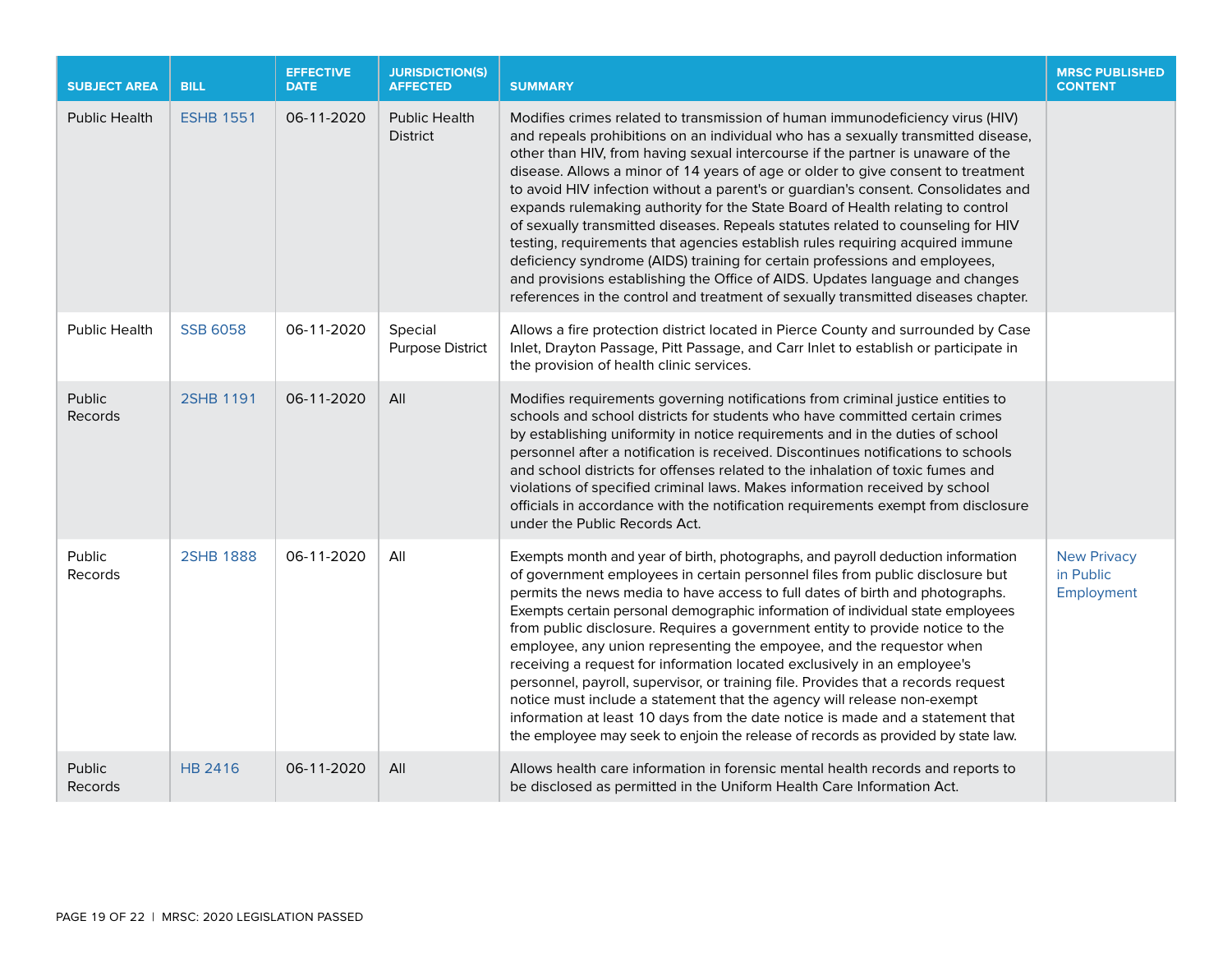| <b>SUBJECT AREA</b>              | <b>BILL</b>      | <b>EFFECTIVE</b><br><b>DATE</b> | <b>JURISDICTION(S)</b><br><b>AFFECTED</b>         | <b>SUMMARY</b>                                                                                                                                                                                                                                                                                                                                                                                                                                                                                                                                                                                                                                                                                                                                                                                                                                                                                                                                                                                                                                    | <b>MRSC PUBLISHED</b><br><b>CONTENT</b>                                   |
|----------------------------------|------------------|---------------------------------|---------------------------------------------------|---------------------------------------------------------------------------------------------------------------------------------------------------------------------------------------------------------------------------------------------------------------------------------------------------------------------------------------------------------------------------------------------------------------------------------------------------------------------------------------------------------------------------------------------------------------------------------------------------------------------------------------------------------------------------------------------------------------------------------------------------------------------------------------------------------------------------------------------------------------------------------------------------------------------------------------------------------------------------------------------------------------------------------------------------|---------------------------------------------------------------------------|
| Public<br>Records                | <b>SSB 6429</b>  | 01-01-2022                      | All                                               | Provides a medical alert designation, developmental disability designation, or a<br>deafness designation on a driver's license or identicard, if applicable. Allows any<br>person to obtain an applicable designation on a driver's license or identicard by<br>voluntarily providing self-attestation that the individual has an eligible medical<br>condition; and a signature of a parent or legal guardian for applicants who have a<br>developmental disability or are under the age of 18.                                                                                                                                                                                                                                                                                                                                                                                                                                                                                                                                                  |                                                                           |
| Public<br><b>Records</b>         | <b>SSB 6499</b>  | 06-11-2020                      | All                                               | Exempts from public disclosure medical information in files and records of<br>members of retirement plans administered by the Department of Retirement<br>Systems or Law Enforcement Officers' and Firefighters' Plan 2 Retirement Board.<br>Provides that such medical information may be disclosed to certain individuals,<br>including an authorized representative and certain health care providers treating<br>or examining applicants claiming disability benefits.                                                                                                                                                                                                                                                                                                                                                                                                                                                                                                                                                                        |                                                                           |
| Public<br>Records                | <b>HB 2545</b>   | 06-11-2020                      | City, County                                      | Authorizes managed health care systems, including managed care organizations<br>and behavioral health administrative services organizations, to access jail records<br>to facilitate care coordination.                                                                                                                                                                                                                                                                                                                                                                                                                                                                                                                                                                                                                                                                                                                                                                                                                                           |                                                                           |
| Public Safety,<br>Transportation | <b>ESHB 1793</b> | 06-11-2020                      | City                                              | Establishes a pilot program for the use of automated traffic safety cameras<br>on certain state and local roadways in or near downtown areas of cities with<br>populations greater than 500,000 for the following violations: stopping at an<br>intersection or crosswalk (20-intersection maximum); stopping when traffic is<br>obstructed; public, transportation-only lane restrictons; and stopping or traveling<br>in a restricted lane. Mandates that a notice of warning without a penalty be<br>issued under the pilot program through December 31, 2020, after which time, a<br>notice of infraction must be issued, with the penalty for the infraction restricted to<br>a \$75 maximum. Requires that one-half of the non-interest money received by a<br>city under the pilot program in excess of costs be directed to the Cooper Jones<br>Active Transportation Safety Account and that the other half be used by the city<br>for improvements to transportation that support access and mobility for persons<br>with disabilities. |                                                                           |
| Public Works                     | <b>ESB 6239</b>  | 06-11-2020                      | All                                               | Requires a bidder with a history of receiving monetary penalties for not achieving<br>apprentice utilization requirements, or one that habitually uses the good faith<br>effort exception, to submit an apprenticeship utilization plan within 10 days of the<br>notice to proceed date.                                                                                                                                                                                                                                                                                                                                                                                                                                                                                                                                                                                                                                                                                                                                                          | 2020 Legislative<br><b>Outcomes for</b><br>Procurement<br>and Contracting |
| <b>Taxes</b>                     | <b>HB 2229</b>   | 06-11-2020                      | City                                              | Specifies the business and occupation tax classification for "land development or<br>management" as service and other activities.                                                                                                                                                                                                                                                                                                                                                                                                                                                                                                                                                                                                                                                                                                                                                                                                                                                                                                                 |                                                                           |
| Taxes                            | <b>HB 2230</b>   | 06-11-2020                      | City, County,<br>Junior Taxing<br><b>District</b> | Removes the expiration of the property tax exemption for property owned by<br>a federally recognized Indian tribe that is used for economic development<br>purposes. Expands the property eligible for the property tax exemption.                                                                                                                                                                                                                                                                                                                                                                                                                                                                                                                                                                                                                                                                                                                                                                                                                |                                                                           |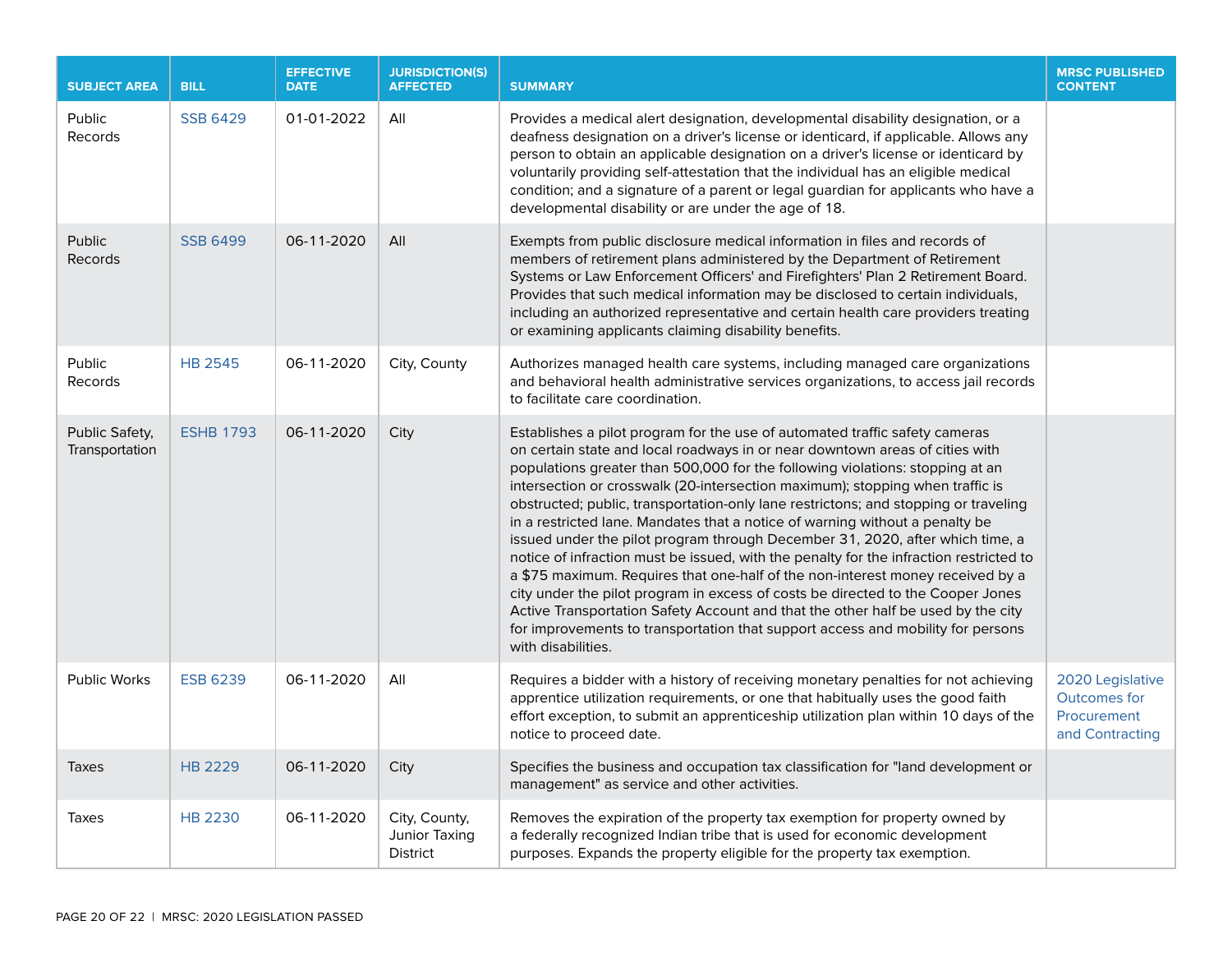| <b>SUBJECT AREA</b> | <b>BILL</b>      | <b>EFFECTIVE</b><br><b>DATE</b> | <b>JURISDICTION(S)</b><br><b>AFFECTED</b> | <b>SUMMARY</b>                                                                                                                                                                                                                                                                                                                                                                                                                                                                                                                                                                                                                                                                                    | <b>MRSC PUBLISHED</b><br><b>CONTENT</b>                                                       |
|---------------------|------------------|---------------------------------|-------------------------------------------|---------------------------------------------------------------------------------------------------------------------------------------------------------------------------------------------------------------------------------------------------------------------------------------------------------------------------------------------------------------------------------------------------------------------------------------------------------------------------------------------------------------------------------------------------------------------------------------------------------------------------------------------------------------------------------------------------|-----------------------------------------------------------------------------------------------|
| <b>Taxes</b>        | HB 2512          | 06-11-2020                      | County                                    | Provides that mobile homes and manufactured homes on which the title has<br>not been eliminated are subject to distraint no sooner than three years after<br>the date personal property taxes become delinquent. Provides for the waiver of<br>outstanding interest and penalties on delinquent taxes due from the title owner<br>on a mobile or manufactured home subject to distraint if the owner meets certain<br>low income thresholds, occupies the home as a primary residence, and meets<br>other requirements.                                                                                                                                                                           |                                                                                               |
| Taxes               | <b>HB 2858</b>   | 06-11-2020                      | County                                    | Extends, untila August 15 of each year, the deadline for county assessors to certify<br>the assessment rolls to the county board of equalization for certain counties.                                                                                                                                                                                                                                                                                                                                                                                                                                                                                                                            |                                                                                               |
| <b>Taxes</b>        | <b>SHB 2384</b>  | 06-11-2020                      | All                                       | Allows for the continuation of the property tax exemption for nonprofits<br>providing housing for very low-income households, for facilities of all sizes, in<br>cases where the income of a "qualifying household" rises above the qualifying<br>income threshold but remains at or below 80 percent of median income for<br>the county. Expands the definition of "qualifying households" beginning July<br>1, 2021, to include those whose income is at or below 60 percent of median<br>income for the county in which the rental housing is located. Requires nonprofits<br>receiving the exemption to recertify their exempt status every three years<br>instead of annual recertification. |                                                                                               |
| Taxes               | <b>SHB 2950</b>  | 06-11-2020                      | City, County                              | Extends, until December 31, 2021, the expiration of the tax exemption provided<br>under the multifamily property tax exemption program (MFTE) for properties<br>currently receiving a 12-year exemption that is set to expire after the effective<br>date of the bill but before December 31, 2021. Partial Veto: Vetoes the<br>section that directs the Department of Commerce to contract with a nonprofit<br>organization to convene a work group to study and make recommendations on<br>certain aspects of the MFTE program.                                                                                                                                                                 | 2020 Legislative<br><b>Outcomes for</b><br>Planning and<br>Land Use-<br><b>Related Issues</b> |
| <b>Taxes</b>        | <b>SSB 6319</b>  | 06-11-2020                      | County                                    | Removes the requirement that an application for the senior citizen and disabled<br>persons property tax exemption program contain the signatures of two witnesses<br>or the county assessor or assessor's deputy. Changes the residency requirement<br>to be eligible for the tax exemption program so that a claimant must occupy their<br>principal place of residence for six, rather than nine, months, each year. Requires<br>adjusted income thresholds be rounded up to the nearest \$1,000, rather than<br>the nearest \$1.                                                                                                                                                               |                                                                                               |
| <b>Traffic Laws</b> | <b>SSB 6208</b>  | 11-01-2020                      | City, County                              | Permits every person operating a bicycle approaching a stop sign to follow the<br>requirements for approaching a yield sign, with the exception of stop signs located<br>at highway grade crossings of railroads and stop signs used by school buses.                                                                                                                                                                                                                                                                                                                                                                                                                                             |                                                                                               |
| Transportation      | <b>ESHB 2322</b> | 03-31-2020                      | All                                       | Makes supplemental transportation appropriations for the 2019-21 fiscal biennium.<br>Partial Veto: Vetoes several items in the supplemental Transportation Budget.                                                                                                                                                                                                                                                                                                                                                                                                                                                                                                                                |                                                                                               |